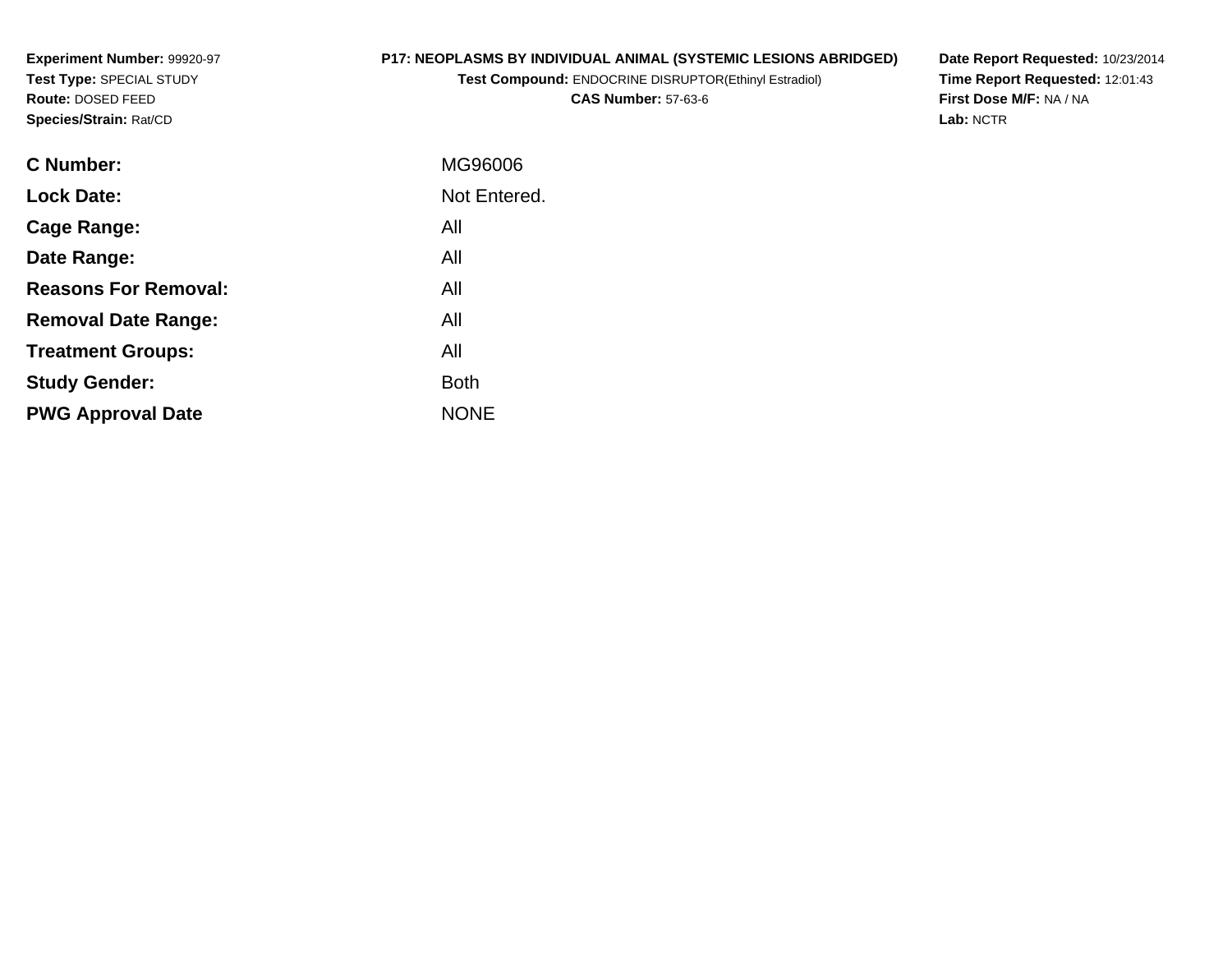**Test Compound:** ENDOCRINE DISRUPTOR(Ethinyl Estradiol)

#### **CAS Number:** 57-63-6

**Date Report Requested:** 10/23/2014**Time Report Requested:** 12:01:43**First Dose M/F:** NA / NA**Lab:** NCTR

| <b>CD Rat Male</b><br><b>CONTROL</b><br>F2 | DAY ON TEST<br><b>ANIMAL ID</b> | 0<br>1<br>6<br>1<br>$\mathbf 0$<br>4<br>9<br>4 | 0<br>$\boldsymbol{l}$<br>6<br>$\pmb{0}$<br>$\mathbf 0$<br>4<br>$\boldsymbol{9}$<br>5 | 0<br>$\boldsymbol{l}$<br>6<br>$\mathbf{I}$<br>$\pmb{0}$<br>$\pmb{0}$<br>4<br>$\boldsymbol{9}$ | $\begin{matrix} 0 \\ 1 \end{matrix}$<br>6<br>$\boldsymbol{l}$<br>0<br>0<br>$\overline{4}$<br>$\boldsymbol{9}$<br>8 | 0<br>$\boldsymbol{l}$<br>6<br>$\pmb{0}$<br>0<br>$\mathbf 5$<br>$\overline{4}$<br>4 | 0<br>$\boldsymbol{l}$<br>6<br>$\boldsymbol{l}$<br>$\pmb{0}$<br>$\mathbf 0$<br>$\sqrt{5}$<br>4<br>8 | $\frac{\theta}{I}$<br>6<br>$\pmb{0}$<br>$\mathbf 0$<br>5<br>$\overline{4}$<br>9 | 0<br>$\boldsymbol{l}$<br>6<br>$\mathbf 0$<br>$\Omega$<br>6<br>3<br>6 | 0<br>$\boldsymbol{l}$<br>6<br>2<br>$\mathbf 0$<br>$\Omega$<br>5<br>4<br>5 | 0<br>6<br>$\overline{2}$<br>$\mathbf 0$<br>$\Omega$<br>5<br>4<br>6 | 0<br>6<br>$\overline{2}$<br>$\mathbf 0$<br>$\mathbf 0$<br>$\sqrt{5}$<br>4 | 0<br>6<br>$\overline{2}$<br>0<br>$\mathbf 0$<br>5<br>$8\phantom{1}$<br>9 | 0<br>$\boldsymbol{l}$<br>6<br>$\boldsymbol{2}$<br>$\mathbf 0$<br>0<br>$\sqrt{5}$<br>9<br>$\Omega$ | 0<br>$\boldsymbol{l}$<br>6<br>$\boldsymbol{2}$<br>$\mathbf 0$<br>$\mathbf 0$<br>$\,6$<br>$\overline{7}$<br>3 | 0<br>$\boldsymbol{l}$<br>6<br>$\boldsymbol{\beta}$<br>$\pmb{0}$<br>0<br>$\overline{5}$<br>8<br>7 | 0<br>$\boldsymbol{l}$<br>6<br>$\mathfrak{z}$<br>$\mathbf 0$<br>0<br>5<br>8<br>8 | 0<br>$\boldsymbol{l}$<br>6<br>$\boldsymbol{\beta}$<br>$\mathbf 0$<br>0<br>6<br>3 | 1<br>6<br>$\boldsymbol{\beta}$<br>$\mathbf 0$<br>0<br>6<br>$\sqrt{3}$<br>$\mathcal{P}$ | 0<br>1<br>6<br>$\boldsymbol{\beta}$<br>$\mathbf 0$<br>0<br>6<br>3<br>3 | 0<br>6<br>$\boldsymbol{\beta}$<br>0<br>0<br>6<br>$\ensuremath{\mathsf{3}}$ | 0<br>$\boldsymbol{l}$<br>6<br>$\boldsymbol{\beta}$<br>$\mathbf 0$<br>0<br>6<br>$\ensuremath{\mathsf{3}}$<br>5 | 0<br>$\boldsymbol{l}$<br>6<br>$\boldsymbol{\beta}$<br>0<br>0<br>$\,6\,$<br>6 | 0<br>$\boldsymbol{l}$<br>6<br>4<br>$\mathbf 0$<br>$\mathbf 0$<br>6<br>6<br>U | 0<br>$\boldsymbol{l}$<br>6<br>5<br>$\mathbf 0$<br>0<br>6<br>$\,$ 5 $\,$<br>9 | $\boldsymbol{\theta}$<br>-1<br>6<br>5<br>$\Omega$<br>$\Omega$<br>6<br>$\overline{7}$<br>$\overline{2}$ | <i><b>*TOTALS</b></i> |
|--------------------------------------------|---------------------------------|------------------------------------------------|--------------------------------------------------------------------------------------|-----------------------------------------------------------------------------------------------|--------------------------------------------------------------------------------------------------------------------|------------------------------------------------------------------------------------|----------------------------------------------------------------------------------------------------|---------------------------------------------------------------------------------|----------------------------------------------------------------------|---------------------------------------------------------------------------|--------------------------------------------------------------------|---------------------------------------------------------------------------|--------------------------------------------------------------------------|---------------------------------------------------------------------------------------------------|--------------------------------------------------------------------------------------------------------------|--------------------------------------------------------------------------------------------------|---------------------------------------------------------------------------------|----------------------------------------------------------------------------------|----------------------------------------------------------------------------------------|------------------------------------------------------------------------|----------------------------------------------------------------------------|---------------------------------------------------------------------------------------------------------------|------------------------------------------------------------------------------|------------------------------------------------------------------------------|------------------------------------------------------------------------------|--------------------------------------------------------------------------------------------------------|-----------------------|
| <b>Alimentary System</b>                   |                                 |                                                |                                                                                      |                                                                                               |                                                                                                                    |                                                                                    |                                                                                                    |                                                                                 |                                                                      |                                                                           |                                                                    |                                                                           |                                                                          |                                                                                                   |                                                                                                              |                                                                                                  |                                                                                 |                                                                                  |                                                                                        |                                                                        |                                                                            |                                                                                                               |                                                                              |                                                                              |                                                                              |                                                                                                        |                       |
| Liver<br><b>Cardiovascular System</b>      |                                 | $\ddot{}$                                      |                                                                                      |                                                                                               |                                                                                                                    |                                                                                    |                                                                                                    |                                                                                 |                                                                      |                                                                           |                                                                    |                                                                           |                                                                          |                                                                                                   |                                                                                                              |                                                                                                  |                                                                                 |                                                                                  |                                                                                        |                                                                        |                                                                            |                                                                                                               |                                                                              |                                                                              |                                                                              |                                                                                                        | 25                    |
| <b>NONE</b><br><b>Endocrine System</b>     |                                 |                                                |                                                                                      |                                                                                               |                                                                                                                    |                                                                                    |                                                                                                    |                                                                                 |                                                                      |                                                                           |                                                                    |                                                                           |                                                                          |                                                                                                   |                                                                                                              |                                                                                                  |                                                                                 |                                                                                  |                                                                                        |                                                                        |                                                                            |                                                                                                               |                                                                              |                                                                              |                                                                              |                                                                                                        |                       |
| <b>Adrenal Cortex</b>                      |                                 |                                                |                                                                                      |                                                                                               |                                                                                                                    |                                                                                    |                                                                                                    |                                                                                 |                                                                      |                                                                           |                                                                    |                                                                           |                                                                          |                                                                                                   |                                                                                                              |                                                                                                  |                                                                                 |                                                                                  |                                                                                        |                                                                        |                                                                            |                                                                                                               |                                                                              |                                                                              |                                                                              |                                                                                                        | 25                    |
| Adrenal Medulla                            |                                 |                                                |                                                                                      |                                                                                               |                                                                                                                    |                                                                                    |                                                                                                    |                                                                                 |                                                                      |                                                                           |                                                                    |                                                                           |                                                                          |                                                                                                   |                                                                                                              |                                                                                                  |                                                                                 |                                                                                  |                                                                                        |                                                                        |                                                                            |                                                                                                               |                                                                              |                                                                              |                                                                              |                                                                                                        | 24                    |
| <b>Pituitary Gland</b>                     |                                 |                                                |                                                                                      |                                                                                               |                                                                                                                    |                                                                                    |                                                                                                    |                                                                                 |                                                                      |                                                                           |                                                                    |                                                                           |                                                                          |                                                                                                   |                                                                                                              |                                                                                                  |                                                                                 |                                                                                  |                                                                                        |                                                                        |                                                                            |                                                                                                               |                                                                              |                                                                              |                                                                              |                                                                                                        | 23                    |
| <b>Thyroid Gland</b>                       |                                 | ÷                                              |                                                                                      |                                                                                               |                                                                                                                    |                                                                                    |                                                                                                    |                                                                                 |                                                                      |                                                                           |                                                                    |                                                                           |                                                                          |                                                                                                   |                                                                                                              |                                                                                                  |                                                                                 |                                                                                  |                                                                                        |                                                                        |                                                                            |                                                                                                               |                                                                              |                                                                              |                                                                              | $\ddot{}$                                                                                              | 24                    |
| <b>General Body System</b>                 |                                 |                                                |                                                                                      |                                                                                               |                                                                                                                    |                                                                                    |                                                                                                    |                                                                                 |                                                                      |                                                                           |                                                                    |                                                                           |                                                                          |                                                                                                   |                                                                                                              |                                                                                                  |                                                                                 |                                                                                  |                                                                                        |                                                                        |                                                                            |                                                                                                               |                                                                              |                                                                              |                                                                              |                                                                                                        |                       |
| <b>NONE</b><br><b>Genital System</b>       |                                 |                                                |                                                                                      |                                                                                               |                                                                                                                    |                                                                                    |                                                                                                    |                                                                                 |                                                                      |                                                                           |                                                                    |                                                                           |                                                                          |                                                                                                   |                                                                                                              |                                                                                                  |                                                                                 |                                                                                  |                                                                                        |                                                                        |                                                                            |                                                                                                               |                                                                              |                                                                              |                                                                              |                                                                                                        |                       |
| <b>Coagulating Gland</b>                   |                                 |                                                |                                                                                      |                                                                                               |                                                                                                                    |                                                                                    |                                                                                                    |                                                                                 |                                                                      |                                                                           |                                                                    |                                                                           |                                                                          |                                                                                                   |                                                                                                              |                                                                                                  |                                                                                 |                                                                                  |                                                                                        |                                                                        |                                                                            |                                                                                                               |                                                                              |                                                                              |                                                                              |                                                                                                        | 25                    |
| Epididymis                                 |                                 |                                                |                                                                                      |                                                                                               |                                                                                                                    |                                                                                    |                                                                                                    |                                                                                 |                                                                      |                                                                           |                                                                    |                                                                           |                                                                          |                                                                                                   |                                                                                                              |                                                                                                  |                                                                                 |                                                                                  |                                                                                        |                                                                        |                                                                            |                                                                                                               |                                                                              |                                                                              |                                                                              |                                                                                                        | 25                    |
| Prostate, Dorsal/Lateral Lobe              |                                 |                                                |                                                                                      |                                                                                               |                                                                                                                    |                                                                                    |                                                                                                    |                                                                                 |                                                                      |                                                                           |                                                                    |                                                                           |                                                                          |                                                                                                   |                                                                                                              |                                                                                                  |                                                                                 |                                                                                  |                                                                                        |                                                                        |                                                                            |                                                                                                               |                                                                              |                                                                              |                                                                              |                                                                                                        | 25                    |
| Prostate, Ventral Lobe                     |                                 |                                                |                                                                                      |                                                                                               |                                                                                                                    |                                                                                    |                                                                                                    |                                                                                 |                                                                      |                                                                           |                                                                    |                                                                           |                                                                          |                                                                                                   |                                                                                                              |                                                                                                  |                                                                                 |                                                                                  |                                                                                        |                                                                        |                                                                            |                                                                                                               |                                                                              |                                                                              |                                                                              |                                                                                                        | 25                    |
| <b>Rete Testes</b>                         |                                 |                                                |                                                                                      |                                                                                               |                                                                                                                    |                                                                                    |                                                                                                    |                                                                                 |                                                                      |                                                                           |                                                                    |                                                                           |                                                                          |                                                                                                   |                                                                                                              |                                                                                                  |                                                                                 |                                                                                  |                                                                                        |                                                                        |                                                                            |                                                                                                               |                                                                              |                                                                              |                                                                              |                                                                                                        | 24                    |
| <b>Seminal Vesicle</b>                     |                                 |                                                |                                                                                      |                                                                                               |                                                                                                                    |                                                                                    |                                                                                                    |                                                                                 |                                                                      |                                                                           |                                                                    |                                                                           |                                                                          |                                                                                                   |                                                                                                              |                                                                                                  |                                                                                 |                                                                                  |                                                                                        |                                                                        |                                                                            |                                                                                                               |                                                                              |                                                                              |                                                                              |                                                                                                        | 25                    |
| <b>Testes</b>                              |                                 |                                                |                                                                                      |                                                                                               |                                                                                                                    |                                                                                    |                                                                                                    |                                                                                 |                                                                      |                                                                           |                                                                    |                                                                           |                                                                          |                                                                                                   |                                                                                                              |                                                                                                  |                                                                                 |                                                                                  |                                                                                        |                                                                        |                                                                            |                                                                                                               |                                                                              |                                                                              |                                                                              |                                                                                                        | 25                    |
|                                            |                                 |                                                |                                                                                      |                                                                                               |                                                                                                                    |                                                                                    |                                                                                                    |                                                                                 |                                                                      |                                                                           |                                                                    |                                                                           |                                                                          |                                                                                                   |                                                                                                              |                                                                                                  |                                                                                 |                                                                                  |                                                                                        |                                                                        |                                                                            |                                                                                                               |                                                                              |                                                                              |                                                                              |                                                                                                        |                       |

\* ..Total animals with tissue examined microscopically; Total animals with tumor **M** . Missing tissue M ..Missing tissue

+ ..Tissue examined microscopically

**Experiment Number:** 99920-97**Test Type:** SPECIAL STUDY**Route:** DOSED FEED**Species/Strain:** Rat/CD

I ..Insufficient tissue

A ..Autolysis precludes evaluation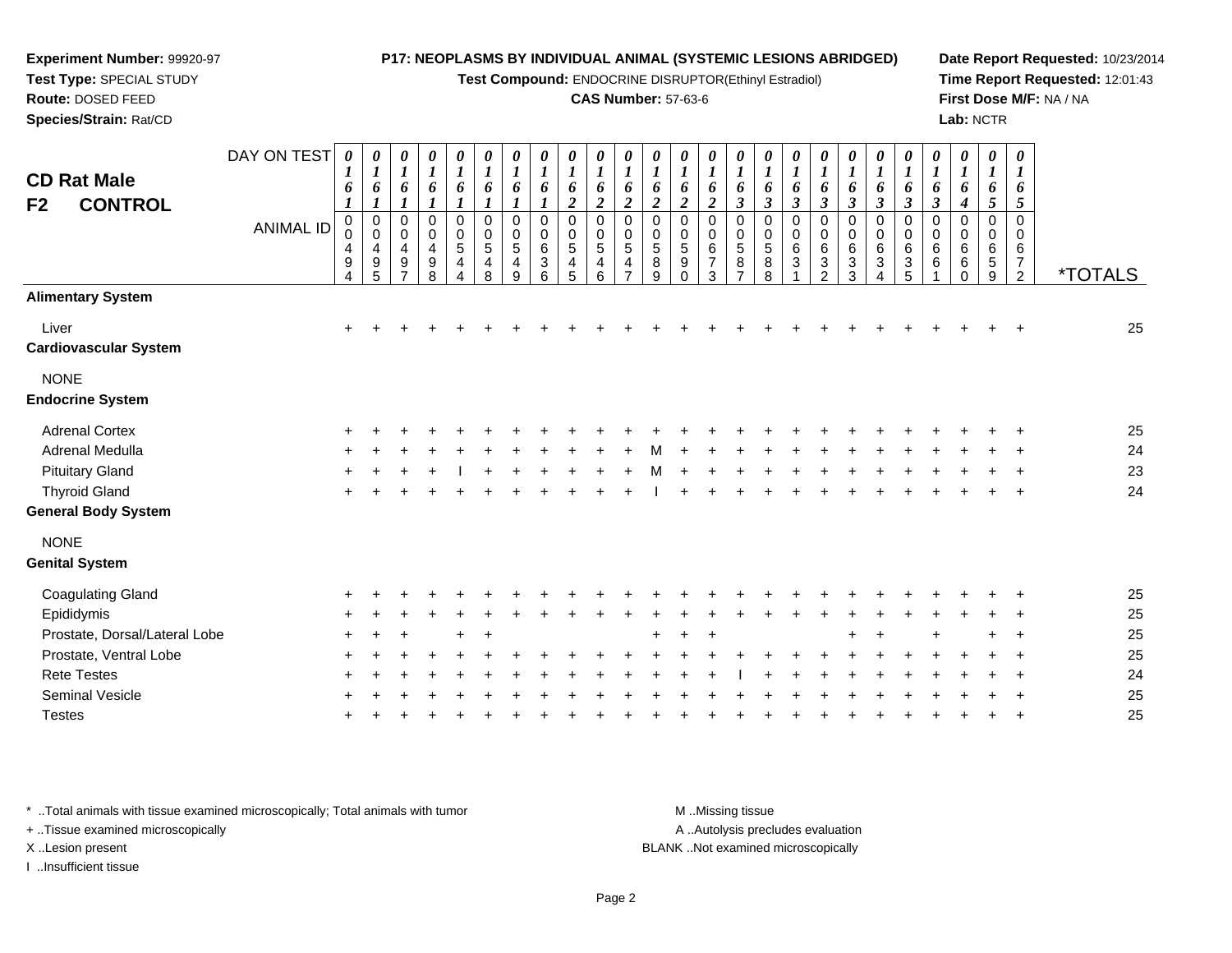#### **Experiment Number:** 99920-97**Test Type:** SPECIAL STUDY**Route:** DOSED FEED **Species/Strain:** Rat/CD**P17: NEOPLASMS BY INDIVIDUAL ANIMAL (SYSTEMIC LESIONS ABRIDGED)Test Compound:** ENDOCRINE DISRUPTOR(Ethinyl Estradiol)**CAS Number:** 57-63-6**Date Report Requested:** 10/23/2014**Time Report Requested:** 12:01:43**First Dose M/F:** NA / NA**Lab:** NCTRDAY ON TEST**CD Rat Male F2 CONTROL**ANIMAL ID*0 1 6 1* 0 0 4 9 4*0 1 6 1* 0 0 4 9 5*0 1 6 1* 0 0 4 9 7*0 1 6 1* 0 0 4 9 8*0 1 6 1* 0 0 5 4 4*0 1 6 1* 0 0 5 4 8*0 1 6 1* 0 0 5 4 9*0 1 6 1* 0 0 6 3 6*0 1 6 2* 0 0 5 4 5*0 1 6 2* 0 0 5 4 6*0 1 6 2* 0 0 5 4 7*0 1 6 2* 0 0 5 8 9*0 1 6 2* 0 0 5 9 0*0 1 6 2* 0 0 6 7 3*0 1 6 3* 0 0 5 8 7*0 1 6 3* 0 0 5 8 8*0 1 6 3* 0 0 6 3 1*0 1 6 3* 0 0 6 3 2*0 1 6 3* 0 0 6 3 3*0 1 6 3* 0 0 6 3 4*0 1 6 3* 0 0 6 3 5*0 1 6 3* 0 0 6 6 1*0 1 6 4* 0 0 6 6 0*0 1 6 5* 0 0 6 5 9*0 1 6 5* 0 0 67<br>^ <sup>2</sup> \*TOTALS**Hematopoietic System**Bone Marrow <sup>+</sup> <sup>+</sup> <sup>+</sup> <sup>+</sup> <sup>+</sup> <sup>+</sup> <sup>+</sup> <sup>+</sup> <sup>+</sup> <sup>+</sup> <sup>+</sup> <sup>+</sup> <sup>+</sup> <sup>+</sup> <sup>+</sup> <sup>+</sup> <sup>+</sup> <sup>+</sup> <sup>+</sup> <sup>+</sup> <sup>+</sup> <sup>+</sup> <sup>+</sup> <sup>+</sup> <sup>+</sup> <sup>25</sup> Spleenn  $+$  <sup>+</sup> <sup>+</sup> <sup>+</sup> <sup>+</sup> <sup>+</sup> <sup>+</sup> <sup>+</sup> <sup>+</sup> <sup>+</sup> <sup>+</sup> <sup>+</sup> <sup>+</sup> <sup>+</sup> <sup>+</sup> <sup>+</sup> <sup>+</sup> <sup>+</sup> <sup>+</sup> <sup>+</sup> <sup>+</sup> <sup>+</sup> <sup>+</sup> <sup>+</sup> <sup>+</sup> <sup>25</sup> Thymus <sup>+</sup> <sup>+</sup> <sup>+</sup> <sup>+</sup> <sup>+</sup> <sup>+</sup> <sup>+</sup> <sup>+</sup> <sup>+</sup> <sup>+</sup> <sup>+</sup> <sup>+</sup> <sup>+</sup> <sup>+</sup> <sup>+</sup> <sup>+</sup> <sup>+</sup> <sup>+</sup> <sup>+</sup> <sup>+</sup> <sup>+</sup> <sup>+</sup> <sup>+</sup> <sup>+</sup> <sup>+</sup> <sup>25</sup> **Integumentary System**Mammary Gland $\alpha$  + <sup>+</sup> <sup>+</sup> <sup>+</sup> <sup>+</sup> <sup>+</sup> <sup>+</sup> <sup>+</sup> <sup>+</sup> <sup>+</sup> <sup>+</sup> <sup>+</sup> <sup>+</sup> <sup>+</sup> <sup>+</sup> <sup>+</sup> <sup>+</sup> <sup>+</sup> <sup>+</sup> <sup>+</sup> <sup>+</sup> <sup>+</sup> <sup>+</sup> <sup>+</sup> <sup>+</sup> <sup>25</sup> **Musculoskeletal System**Bone $e$  + <sup>+</sup> <sup>+</sup> <sup>+</sup> <sup>+</sup> <sup>+</sup> <sup>+</sup> <sup>+</sup> <sup>+</sup> <sup>+</sup> <sup>+</sup> <sup>+</sup> <sup>+</sup> <sup>+</sup> <sup>+</sup> <sup>+</sup> <sup>+</sup> <sup>+</sup> <sup>+</sup> <sup>+</sup> <sup>+</sup> <sup>+</sup> <sup>+</sup> <sup>+</sup> <sup>+</sup> <sup>25</sup> **Nervous System**NONE **Respiratory System**NONE **Special Senses System**NONE **Urinary System**Kidney

| Kidney                  |  |  |  |  |  |  |  |  |  |  |  |  |  | 25 |
|-------------------------|--|--|--|--|--|--|--|--|--|--|--|--|--|----|
| <b>SYSTEMIC LESIONS</b> |  |  |  |  |  |  |  |  |  |  |  |  |  |    |
| Multiple Organ          |  |  |  |  |  |  |  |  |  |  |  |  |  | 25 |

| * Total animals with tissue examined microscopically; Total animals with tumor | M Missing tissue                   |
|--------------------------------------------------------------------------------|------------------------------------|
| + Tissue examined microscopically                                              | A Autolysis precludes evaluation   |
| X Lesion present                                                               | BLANK Not examined microscopically |
| …Insufficient tissue                                                           |                                    |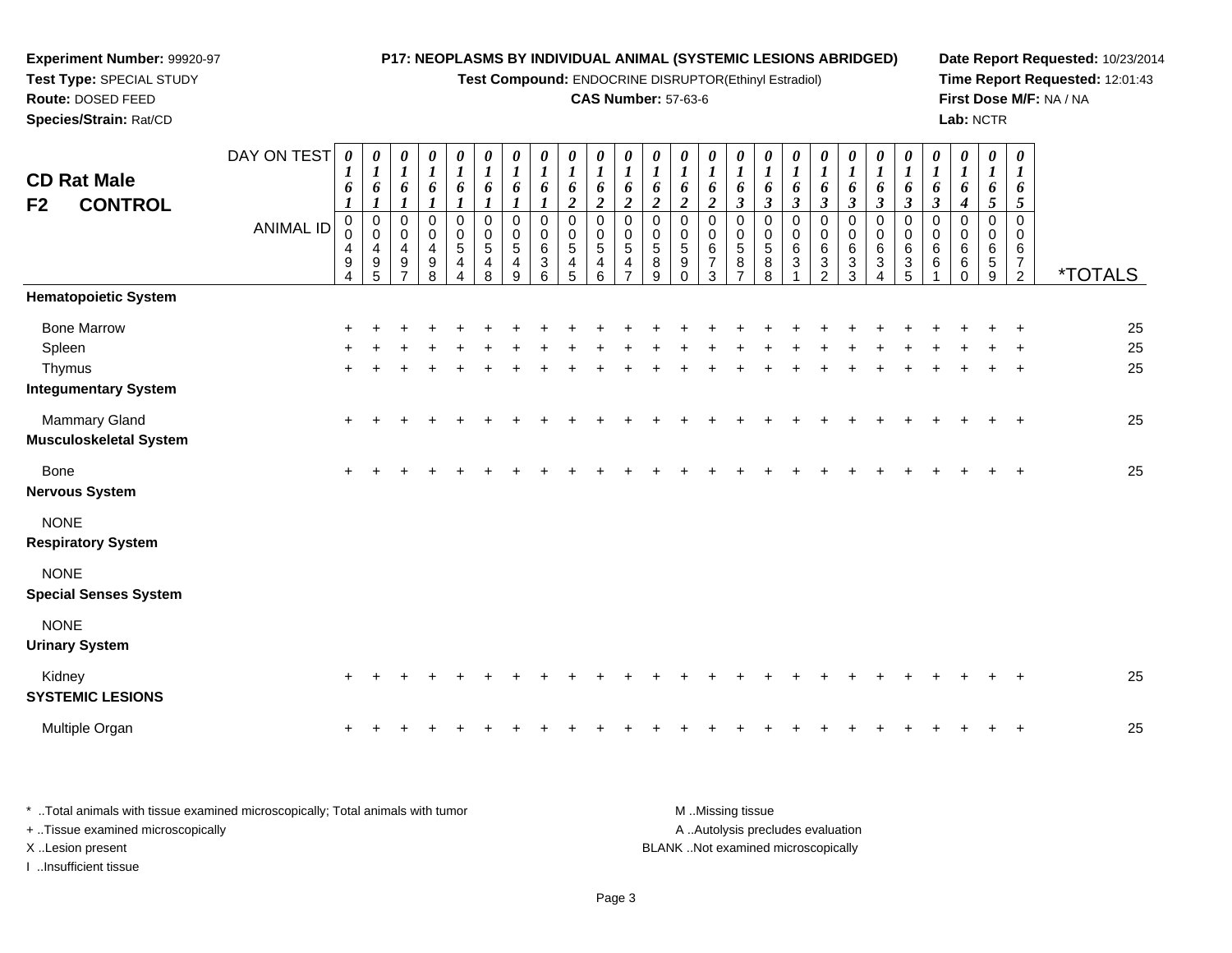**Test Compound:** ENDOCRINE DISRUPTOR(Ethinyl Estradiol)

### **CAS Number:** 57-63-6

**Date Report Requested:** 10/23/2014**Time Report Requested:** 12:01:43**First Dose M/F:** NA / NA**Lab:** NCTR

| <b>CD Rat Male</b><br>F2<br><b>2.0 PPB</b>                      | DAY ON TEST<br><b>ANIMAL ID</b> | 0<br>6<br>0<br>0<br>0<br>5<br>0 | 0<br>1<br>6<br>0<br>$\mathbf 0$<br>9 | 0<br>$\boldsymbol{l}$<br>6<br>$\pmb{0}$<br>$\pmb{0}$<br>$\sqrt{5}$<br>$\mathbf 0$ | 0<br>$\boldsymbol{l}$<br>6<br>0<br>0<br>5<br>$\Omega$ | $\boldsymbol{\theta}$<br>$\boldsymbol{l}$<br>6<br>$\boldsymbol{l}$<br>$\pmb{0}$<br>$\pmb{0}$<br>$\sqrt{5}$<br>0 | 0<br>$\boldsymbol{l}$<br>6<br>$\boldsymbol{l}$<br>$\mathbf 0$<br>$\mathbf 0$<br>$\sqrt{5}$<br>$\mathbf 0$ | $\boldsymbol{\theta}$<br>$\boldsymbol{l}$<br>6<br>$\boldsymbol{l}$<br>0<br>$\mathbf 0$<br>$\sqrt{5}$<br>0 | 0<br>$\boldsymbol{l}$<br>6<br>0<br>$\Omega$<br>5<br>5 | 0<br>$\boldsymbol{l}$<br>6<br>1<br>0<br>$\Omega$<br>5<br>5 | 0<br>$\boldsymbol{l}$<br>6<br>1<br>$\Omega$<br>$\Omega$<br>5<br>5 | 0<br>6<br>$\mathbf 0$<br>$\Omega$<br>5<br>9 | 0<br>6<br>0<br>0<br>5<br>9 | 0<br>1<br>6<br>0<br>$\mathbf 0$<br>$\sqrt{5}$<br>9 | 0<br>1<br>6<br>0<br>0<br>$\,6\,$<br>3 | 0<br>1<br>6<br>$\mathbf 0$<br>$\mathbf 0$<br>6<br>3 | 0<br>$\boldsymbol{l}$<br>6<br>0<br>0<br>$\,6\,$<br>$\ensuremath{\mathsf{3}}$ | $\boldsymbol{\theta}$<br>$\boldsymbol{l}$<br>6<br>0<br>$\mathbf 0$<br>6<br>4 | 0<br>$\boldsymbol{l}$<br>6<br>$\boldsymbol{2}$<br>0<br>$\mathbf 0$<br>$\sqrt{5}$<br>$\mathbf 5$ | 0<br>$\boldsymbol{l}$<br>6<br>$\overline{c}$<br>$\pmb{0}$<br>$\mathbf 0$<br>6<br>6 | 0<br>6<br>$\boldsymbol{2}$<br>$\pmb{0}$<br>$\pmb{0}$<br>$\,6$<br>$\,6$ | 0<br>6<br>$\overline{2}$<br>0<br>$\mathbf 0$<br>6 | 0<br>$\boldsymbol{l}$<br>6<br>$\overline{c}$<br>$\mathbf 0$<br>$\mathbf 0$<br>$\,6$<br>$\,6$ | 0<br>$\boldsymbol{l}$<br>6<br>$\boldsymbol{2}$<br>$\mathbf 0$<br>$\mathbf 0$<br>6<br>$\overline{7}$ | $\boldsymbol{\theta}$<br>$\boldsymbol{l}$<br>6<br>$\boldsymbol{2}$<br>0<br>0<br>$\,6$<br>$\overline{7}$ | $\boldsymbol{\theta}$<br>$\boldsymbol{l}$<br>6<br>5<br>$\Omega$<br>$\Omega$<br>6<br>6 |                       |                |
|-----------------------------------------------------------------|---------------------------------|---------------------------------|--------------------------------------|-----------------------------------------------------------------------------------|-------------------------------------------------------|-----------------------------------------------------------------------------------------------------------------|-----------------------------------------------------------------------------------------------------------|-----------------------------------------------------------------------------------------------------------|-------------------------------------------------------|------------------------------------------------------------|-------------------------------------------------------------------|---------------------------------------------|----------------------------|----------------------------------------------------|---------------------------------------|-----------------------------------------------------|------------------------------------------------------------------------------|------------------------------------------------------------------------------|-------------------------------------------------------------------------------------------------|------------------------------------------------------------------------------------|------------------------------------------------------------------------|---------------------------------------------------|----------------------------------------------------------------------------------------------|-----------------------------------------------------------------------------------------------------|---------------------------------------------------------------------------------------------------------|---------------------------------------------------------------------------------------|-----------------------|----------------|
|                                                                 |                                 | 5                               | 9                                    | $\Omega$                                                                          |                                                       | 2                                                                                                               | 3                                                                                                         |                                                                                                           |                                                       | $\mathfrak{p}$                                             | 3                                                                 |                                             | $\mathcal{P}$              | 3                                                  | 7                                     | 8                                                   | 9                                                                            | $\Omega$                                                                     | $\mathbf 0$                                                                                     | 3                                                                                  | Δ                                                                      | $^6_5$                                            | 6                                                                                            |                                                                                                     | $\sqrt{5}$                                                                                              | $\overline{a}$                                                                        | <i><b>*TOTALS</b></i> |                |
| <b>Alimentary System</b>                                        |                                 |                                 |                                      |                                                                                   |                                                       |                                                                                                                 |                                                                                                           |                                                                                                           |                                                       |                                                            |                                                                   |                                             |                            |                                                    |                                       |                                                     |                                                                              |                                                                              |                                                                                                 |                                                                                    |                                                                        |                                                   |                                                                                              |                                                                                                     |                                                                                                         |                                                                                       |                       |                |
| Intestine Small, Ileum<br>Liver<br><b>Cardiovascular System</b> |                                 |                                 |                                      |                                                                                   |                                                       | $+$                                                                                                             |                                                                                                           |                                                                                                           |                                                       |                                                            |                                                                   |                                             |                            | $\ddot{}$                                          |                                       |                                                     |                                                                              |                                                                              |                                                                                                 |                                                                                    |                                                                        |                                                   |                                                                                              |                                                                                                     |                                                                                                         |                                                                                       |                       | 1              |
| <b>NONE</b><br><b>Endocrine System</b>                          |                                 |                                 |                                      |                                                                                   |                                                       |                                                                                                                 |                                                                                                           |                                                                                                           |                                                       |                                                            |                                                                   |                                             |                            |                                                    |                                       |                                                     |                                                                              |                                                                              |                                                                                                 |                                                                                    |                                                                        |                                                   |                                                                                              |                                                                                                     |                                                                                                         |                                                                                       |                       |                |
| <b>NONE</b><br><b>General Body System</b>                       |                                 |                                 |                                      |                                                                                   |                                                       |                                                                                                                 |                                                                                                           |                                                                                                           |                                                       |                                                            |                                                                   |                                             |                            |                                                    |                                       |                                                     |                                                                              |                                                                              |                                                                                                 |                                                                                    |                                                                        |                                                   |                                                                                              |                                                                                                     |                                                                                                         |                                                                                       |                       |                |
| <b>NONE</b><br><b>Genital System</b>                            |                                 |                                 |                                      |                                                                                   |                                                       |                                                                                                                 |                                                                                                           |                                                                                                           |                                                       |                                                            |                                                                   |                                             |                            |                                                    |                                       |                                                     |                                                                              |                                                                              |                                                                                                 |                                                                                    |                                                                        |                                                   |                                                                                              |                                                                                                     |                                                                                                         |                                                                                       |                       |                |
| <b>Coagulating Gland</b>                                        |                                 |                                 |                                      |                                                                                   |                                                       |                                                                                                                 |                                                                                                           |                                                                                                           |                                                       |                                                            |                                                                   |                                             |                            |                                                    |                                       |                                                     |                                                                              |                                                                              |                                                                                                 |                                                                                    |                                                                        |                                                   |                                                                                              |                                                                                                     |                                                                                                         |                                                                                       | 23                    |                |
| Epididymis                                                      |                                 |                                 |                                      |                                                                                   |                                                       |                                                                                                                 |                                                                                                           |                                                                                                           |                                                       |                                                            |                                                                   |                                             |                            |                                                    |                                       |                                                     |                                                                              |                                                                              |                                                                                                 |                                                                                    |                                                                        |                                                   |                                                                                              |                                                                                                     |                                                                                                         |                                                                                       | 25                    |                |
| <b>Preputial Gland</b>                                          |                                 |                                 |                                      |                                                                                   |                                                       |                                                                                                                 |                                                                                                           |                                                                                                           |                                                       |                                                            |                                                                   |                                             |                            |                                                    |                                       |                                                     | $\ddot{}$                                                                    |                                                                              |                                                                                                 |                                                                                    |                                                                        |                                                   |                                                                                              |                                                                                                     |                                                                                                         |                                                                                       |                       | $\overline{a}$ |
| Prostate, Dorsal/Lateral Lobe                                   |                                 |                                 | ÷                                    |                                                                                   |                                                       |                                                                                                                 |                                                                                                           |                                                                                                           |                                                       |                                                            |                                                                   |                                             |                            |                                                    |                                       |                                                     |                                                                              |                                                                              |                                                                                                 |                                                                                    |                                                                        |                                                   |                                                                                              |                                                                                                     |                                                                                                         |                                                                                       | 25                    |                |
| Prostate, Ventral Lobe                                          |                                 |                                 |                                      |                                                                                   |                                                       |                                                                                                                 |                                                                                                           |                                                                                                           |                                                       |                                                            |                                                                   |                                             |                            |                                                    |                                       |                                                     |                                                                              |                                                                              |                                                                                                 |                                                                                    |                                                                        |                                                   |                                                                                              |                                                                                                     |                                                                                                         |                                                                                       | 25                    |                |
| <b>Rete Testes</b>                                              |                                 |                                 |                                      |                                                                                   |                                                       |                                                                                                                 |                                                                                                           |                                                                                                           |                                                       |                                                            |                                                                   |                                             |                            |                                                    |                                       |                                                     |                                                                              |                                                                              |                                                                                                 |                                                                                    |                                                                        |                                                   |                                                                                              |                                                                                                     |                                                                                                         |                                                                                       | 24                    |                |
| <b>Seminal Vesicle</b>                                          |                                 |                                 |                                      |                                                                                   |                                                       |                                                                                                                 |                                                                                                           |                                                                                                           |                                                       |                                                            |                                                                   |                                             |                            |                                                    |                                       |                                                     |                                                                              |                                                                              |                                                                                                 |                                                                                    |                                                                        |                                                   |                                                                                              |                                                                                                     |                                                                                                         |                                                                                       | 25                    |                |
| <b>Testes</b>                                                   |                                 |                                 |                                      |                                                                                   |                                                       |                                                                                                                 |                                                                                                           |                                                                                                           |                                                       |                                                            |                                                                   |                                             |                            |                                                    |                                       |                                                     |                                                                              |                                                                              |                                                                                                 |                                                                                    |                                                                        |                                                   |                                                                                              |                                                                                                     |                                                                                                         |                                                                                       | 25                    |                |
| <b>Hematopoietic System</b>                                     |                                 |                                 |                                      |                                                                                   |                                                       |                                                                                                                 |                                                                                                           |                                                                                                           |                                                       |                                                            |                                                                   |                                             |                            |                                                    |                                       |                                                     |                                                                              |                                                                              |                                                                                                 |                                                                                    |                                                                        |                                                   |                                                                                              |                                                                                                     |                                                                                                         |                                                                                       |                       |                |

\* ..Total animals with tissue examined microscopically; Total animals with tumor **M** . Missing tissue M ..Missing tissue

+ ..Tissue examined microscopically

**Experiment Number:** 99920-97**Test Type:** SPECIAL STUDY**Route:** DOSED FEED**Species/Strain:** Rat/CD

I ..Insufficient tissue

A ..Autolysis precludes evaluation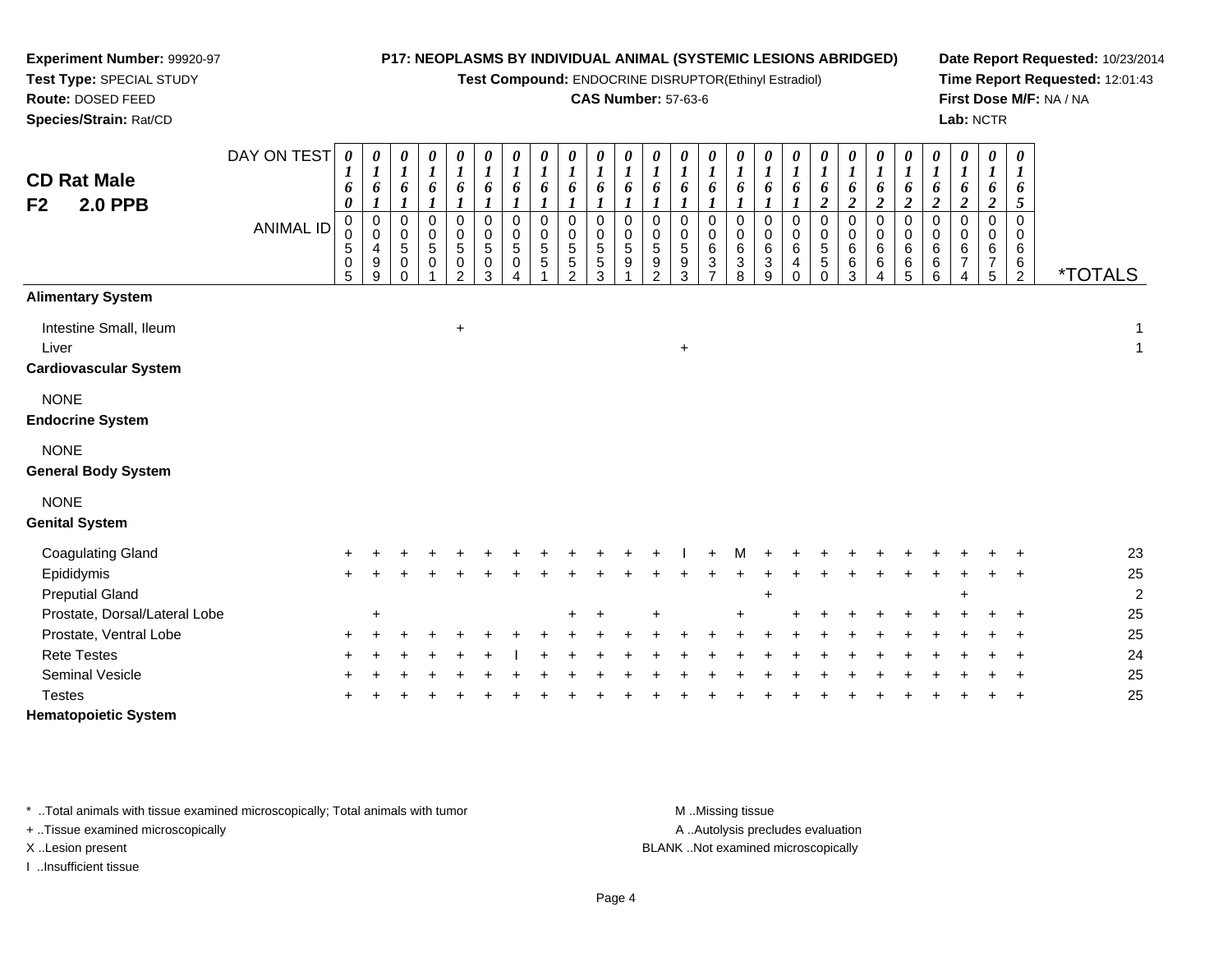| Experiment Number: 99920-97<br>Test Type: SPECIAL STUDY |                                 |                                                     |                                 |                                                                             |                                                                              |                                                                   |                                                                   |                                                            |                                          |                                                         | P17: NEOPLASMS BY INDIVIDUAL ANIMAL (SYSTEMIC LESIONS ABRIDGED)<br>Test Compound: ENDOCRINE DISRUPTOR(Ethinyl Estradiol) |                                                                           |                                                          |                                                                         |                                                                                        |                                                |                                                                         |                                                                   |                                                                                  |                                                       |                                                                                                      |                                                                                                    |                                                               |                                                                                        |                                                                         |                                                                      | Date Report Requested: 10/23/2014<br>Time Report Requested: 12:01:43 |    |
|---------------------------------------------------------|---------------------------------|-----------------------------------------------------|---------------------------------|-----------------------------------------------------------------------------|------------------------------------------------------------------------------|-------------------------------------------------------------------|-------------------------------------------------------------------|------------------------------------------------------------|------------------------------------------|---------------------------------------------------------|--------------------------------------------------------------------------------------------------------------------------|---------------------------------------------------------------------------|----------------------------------------------------------|-------------------------------------------------------------------------|----------------------------------------------------------------------------------------|------------------------------------------------|-------------------------------------------------------------------------|-------------------------------------------------------------------|----------------------------------------------------------------------------------|-------------------------------------------------------|------------------------------------------------------------------------------------------------------|----------------------------------------------------------------------------------------------------|---------------------------------------------------------------|----------------------------------------------------------------------------------------|-------------------------------------------------------------------------|----------------------------------------------------------------------|----------------------------------------------------------------------|----|
| Route: DOSED FEED<br>Species/Strain: Rat/CD             |                                 |                                                     |                                 |                                                                             |                                                                              |                                                                   |                                                                   |                                                            |                                          |                                                         | <b>CAS Number: 57-63-6</b>                                                                                               |                                                                           |                                                          |                                                                         |                                                                                        |                                                |                                                                         |                                                                   |                                                                                  |                                                       |                                                                                                      |                                                                                                    |                                                               |                                                                                        | Lab: NCTR                                                               |                                                                      | First Dose M/F: NA / NA                                              |    |
| <b>CD Rat Male</b><br><b>2.0 PPB</b><br>F <sub>2</sub>  | DAY ON TEST<br><b>ANIMAL ID</b> | $\boldsymbol{\theta}$<br>6<br>0<br>0<br>5<br>0<br>5 | 0<br>6<br>0<br>0<br>4<br>9<br>9 | 0<br>$\boldsymbol{l}$<br>6<br>0<br>0<br>$5\phantom{.0}$<br>$\mathbf 0$<br>0 | $\boldsymbol{\theta}$<br>$\boldsymbol{l}$<br>6<br>$\mathbf 0$<br>0<br>5<br>0 | 0<br>$\boldsymbol{I}$<br>6<br>$\Omega$<br>$\Omega$<br>5<br>0<br>2 | 0<br>$\boldsymbol{l}$<br>6<br>$\Omega$<br>$\Omega$<br>5<br>0<br>3 | $\boldsymbol{\theta}$<br>1<br>6<br>$\Omega$<br>0<br>5<br>0 | 0<br>6<br>$\Omega$<br>$\Omega$<br>5<br>5 | 0<br>1<br>6<br>$\Omega$<br>0<br>5<br>5<br>$\mathcal{P}$ | $\boldsymbol{\theta}$<br>$\boldsymbol{l}$<br>6<br>$\Omega$<br>$\Omega$<br>5<br>5<br>3                                    | $\boldsymbol{\theta}$<br>$\boldsymbol{l}$<br>6<br>0<br>$\Omega$<br>5<br>9 | 0<br>1<br>6<br>$\Omega$<br>0<br>5<br>9<br>$\overline{2}$ | U<br>$\boldsymbol{l}$<br>6<br>$\mathbf 0$<br>$\mathbf 0$<br>5<br>9<br>3 | $\boldsymbol{\theta}$<br>6<br>$\mathbf 0$<br>0<br>$\,6\,$<br>$\ensuremath{\mathsf{3}}$ | 0<br>1<br>6<br>$\mathbf 0$<br>0<br>6<br>3<br>8 | 0<br>$\boldsymbol{l}$<br>6<br>$\mathbf 0$<br>$\mathbf 0$<br>6<br>3<br>9 | 0<br>$\boldsymbol{l}$<br>6<br>$\Omega$<br>$\Omega$<br>6<br>4<br>∩ | 0<br>$\boldsymbol{l}$<br>6<br>$\boldsymbol{2}$<br>$\Omega$<br>$\Omega$<br>5<br>5 | 1<br>6<br>$\boldsymbol{2}$<br>$\Omega$<br>6<br>6<br>3 | $\boldsymbol{\theta}$<br>$\boldsymbol{l}$<br>6<br>$\boldsymbol{2}$<br>$\Omega$<br>$\Omega$<br>6<br>6 | $\boldsymbol{\theta}$<br>$\boldsymbol{l}$<br>6<br>$\boldsymbol{2}$<br>$\Omega$<br>0<br>6<br>6<br>5 | 0<br>1<br>6<br>$\overline{c}$<br>$\Omega$<br>0<br>6<br>6<br>6 | $\boldsymbol{\theta}$<br>6<br>$\overline{c}$<br>$\mathbf 0$<br>$\Omega$<br>6<br>7<br>4 | 0<br>$\boldsymbol{l}$<br>6<br>$\boldsymbol{2}$<br>0<br>0<br>6<br>7<br>5 | $\boldsymbol{\theta}$<br>1<br>6<br>5<br>$\Omega$<br>0<br>6<br>6<br>2 | <i><b>*TOTALS</b></i>                                                |    |
| Thymus<br><b>Integumentary System</b>                   |                                 |                                                     |                                 |                                                                             |                                                                              |                                                                   |                                                                   |                                                            |                                          |                                                         |                                                                                                                          |                                                                           |                                                          |                                                                         |                                                                                        |                                                | $+$                                                                     |                                                                   |                                                                                  |                                                       |                                                                                                      |                                                                                                    |                                                               |                                                                                        |                                                                         |                                                                      |                                                                      |    |
| <b>Mammary Gland</b><br><b>Musculoskeletal System</b>   |                                 | +                                                   |                                 |                                                                             |                                                                              |                                                                   |                                                                   |                                                            |                                          |                                                         |                                                                                                                          |                                                                           |                                                          |                                                                         |                                                                                        |                                                |                                                                         |                                                                   |                                                                                  |                                                       |                                                                                                      |                                                                                                    |                                                               |                                                                                        |                                                                         |                                                                      |                                                                      | 25 |
| <b>NONE</b><br><b>Nervous System</b>                    |                                 |                                                     |                                 |                                                                             |                                                                              |                                                                   |                                                                   |                                                            |                                          |                                                         |                                                                                                                          |                                                                           |                                                          |                                                                         |                                                                                        |                                                |                                                                         |                                                                   |                                                                                  |                                                       |                                                                                                      |                                                                                                    |                                                               |                                                                                        |                                                                         |                                                                      |                                                                      |    |
| <b>NONE</b><br><b>Respiratory System</b>                |                                 |                                                     |                                 |                                                                             |                                                                              |                                                                   |                                                                   |                                                            |                                          |                                                         |                                                                                                                          |                                                                           |                                                          |                                                                         |                                                                                        |                                                |                                                                         |                                                                   |                                                                                  |                                                       |                                                                                                      |                                                                                                    |                                                               |                                                                                        |                                                                         |                                                                      |                                                                      |    |
| <b>NONE</b><br><b>Special Senses System</b>             |                                 |                                                     |                                 |                                                                             |                                                                              |                                                                   |                                                                   |                                                            |                                          |                                                         |                                                                                                                          |                                                                           |                                                          |                                                                         |                                                                                        |                                                |                                                                         |                                                                   |                                                                                  |                                                       |                                                                                                      |                                                                                                    |                                                               |                                                                                        |                                                                         |                                                                      |                                                                      |    |
| <b>NONE</b><br><b>Urinary System</b>                    |                                 |                                                     |                                 |                                                                             |                                                                              |                                                                   |                                                                   |                                                            |                                          |                                                         |                                                                                                                          |                                                                           |                                                          |                                                                         |                                                                                        |                                                |                                                                         |                                                                   |                                                                                  |                                                       |                                                                                                      |                                                                                                    |                                                               |                                                                                        |                                                                         |                                                                      |                                                                      |    |
| <b>NONE</b><br><b>SYSTEMIC LESIONS</b>                  |                                 |                                                     |                                 |                                                                             |                                                                              |                                                                   |                                                                   |                                                            |                                          |                                                         |                                                                                                                          |                                                                           |                                                          |                                                                         |                                                                                        |                                                |                                                                         |                                                                   |                                                                                  |                                                       |                                                                                                      |                                                                                                    |                                                               |                                                                                        |                                                                         |                                                                      |                                                                      |    |
| Multiple Organ                                          |                                 |                                                     |                                 |                                                                             |                                                                              |                                                                   |                                                                   |                                                            |                                          |                                                         |                                                                                                                          |                                                                           |                                                          |                                                                         |                                                                                        |                                                |                                                                         |                                                                   |                                                                                  |                                                       |                                                                                                      |                                                                                                    |                                                               |                                                                                        |                                                                         |                                                                      |                                                                      | 25 |

\* ..Total animals with tissue examined microscopically; Total animals with tumor M..Missing tissue M ..Missing tissue + ..Tissue examined microscopically

I ..Insufficient tissue

A ..Autolysis precludes evaluation X ..Lesion present BLANK ..Not examined microscopically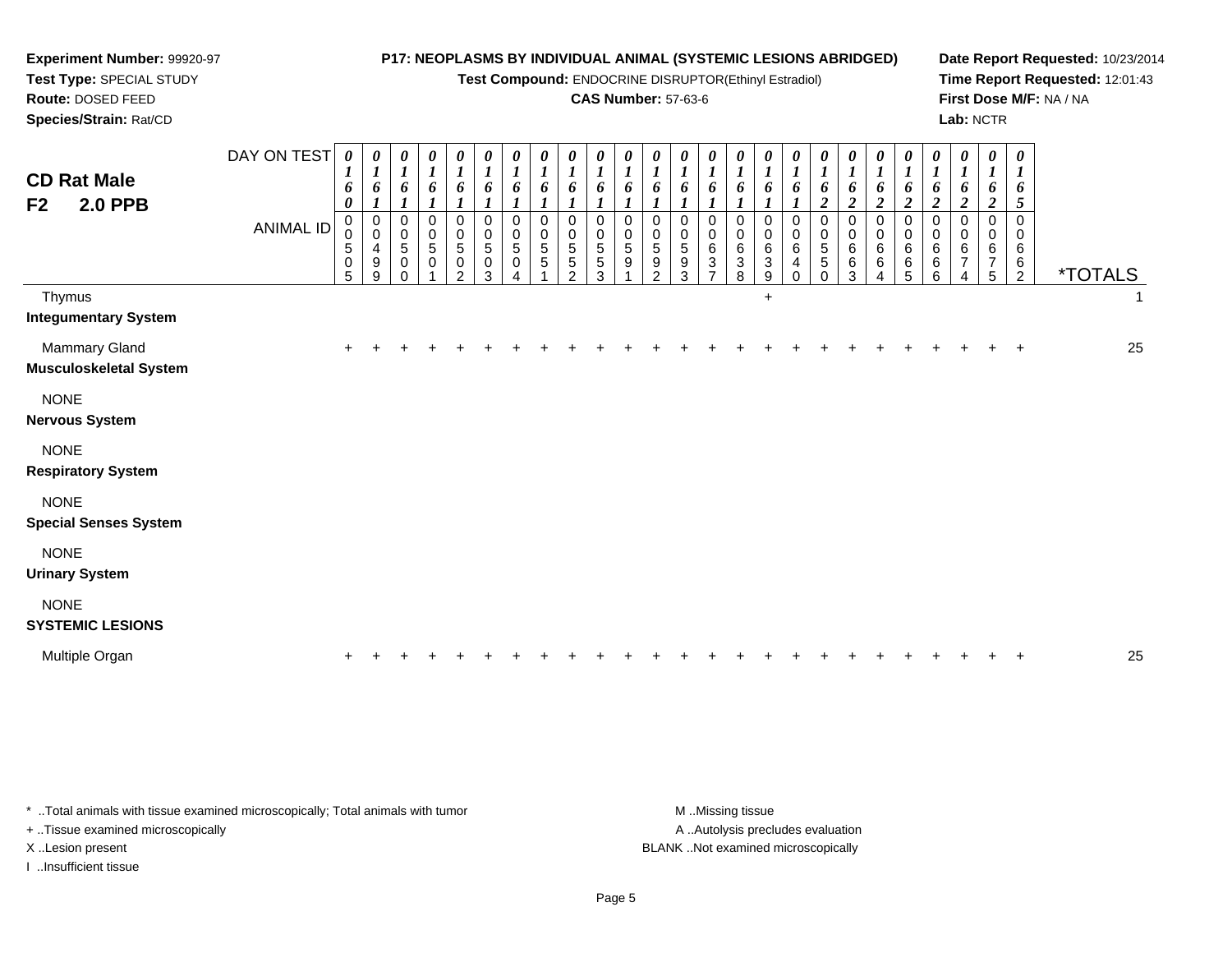*0 1*

*0 1*

*0 1*

*0 1*

*0 1*

*0 1*

*0 1*

*0 1*

*0 1*

*0 1*

*0 1*

*0 1*

*0 1*

*0 1*

*0 1*

*0 1*

*0 1*

**Test Compound:** ENDOCRINE DISRUPTOR(Ethinyl Estradiol)

#### **CAS Number:** 57-63-6

**Date Report Requested:** 10/23/2014**Time Report Requested:** 12:01:43**First Dose M/F:** NA / NA**Lab:** NCTR

**Test Type:** SPECIAL STUDY**Route:** DOSED FEED **Species/Strain:** Rat/CDDAY ON TEST *0 1***CD Rat Male***0 10 10 10 10 10 10 1*

**Experiment Number:** 99920-97

| <b>CD Rat Male</b><br><b>10 PPB</b><br>F <sub>2</sub> | <b>ANIMAL ID</b> | 6<br>$\boldsymbol{l}$<br>0<br>0<br>$\,$ 5 $\,$<br>$\pmb{0}$<br>6 | 6<br>$\boldsymbol{l}$<br>0<br>$\mathbf 0$<br>5<br>$\pmb{0}$<br>$\overline{ }$ | 6<br>$\boldsymbol{l}$<br>0<br>0<br>5<br>0<br>8 | 6<br>$\boldsymbol{l}$<br>0<br>$\pmb{0}$<br>$\sqrt{5}$<br>0<br>9 | 6<br>$\boldsymbol{l}$<br>0<br>$\pmb{0}$<br>5<br>$\Omega$ | 6<br>$\boldsymbol{l}$<br>0<br>$\pmb{0}$<br>$\sqrt{5}$ | 6<br>$\boldsymbol{l}$<br>0<br>0<br>$\sqrt{5}$<br>1<br>$\overline{2}$ | 6<br>$\boldsymbol{l}$<br>0<br>0<br>$\,$ 5 $\,$<br>3 | 6<br>$\boldsymbol{l}$<br>0<br>$\mathbf 0$<br>5<br>5 | 6<br>$\boldsymbol{l}$<br>$\mathbf 0$<br>0<br>5<br>5<br>5 | 6<br>$\boldsymbol{l}$<br>0<br>5<br>5<br>6 | 6<br>$\boldsymbol{l}$<br>0<br>0<br>5<br>5<br>$\overline{ }$ | 6<br>$\boldsymbol{l}$<br>0<br>0<br>5<br>5<br>8 | 6<br>$\boldsymbol{l}$<br>0<br>0<br>$\sqrt{5}$<br>$\mathbf 5$<br>9 | 6<br>$\boldsymbol{l}$<br>0<br>0<br>5<br>9<br>4 | 6<br>$\boldsymbol{l}$<br>0<br>0<br>$\sqrt{5}$<br>$\boldsymbol{9}$<br>5 | 6<br>$\boldsymbol{l}$<br>0<br>0<br>5<br>9<br>6 | 6<br>$\boldsymbol{l}$<br>0<br>0<br>5<br>9<br>$\overline{ }$ | 6<br>$\boldsymbol{l}$<br>0<br>5<br>9<br>8 | 6<br>$\boldsymbol{l}$<br>0<br>0<br>6<br>4<br>3 | 6<br>$\boldsymbol{l}$<br>0<br>0<br>6<br>4<br>4 | 6<br>$\boldsymbol{l}$<br>0<br>0<br>6<br>4<br>5 | 6<br>$\boldsymbol{2}$<br>0<br>0<br>6<br>4 | 6<br>$\boldsymbol{2}$<br>0<br>0<br>6<br>4<br>$\overline{2}$ | 6<br>3<br>$\Omega$<br>0<br>6<br>6<br>$\overline{7}$ | <i><b>*TOTALS</b></i> |
|-------------------------------------------------------|------------------|------------------------------------------------------------------|-------------------------------------------------------------------------------|------------------------------------------------|-----------------------------------------------------------------|----------------------------------------------------------|-------------------------------------------------------|----------------------------------------------------------------------|-----------------------------------------------------|-----------------------------------------------------|----------------------------------------------------------|-------------------------------------------|-------------------------------------------------------------|------------------------------------------------|-------------------------------------------------------------------|------------------------------------------------|------------------------------------------------------------------------|------------------------------------------------|-------------------------------------------------------------|-------------------------------------------|------------------------------------------------|------------------------------------------------|------------------------------------------------|-------------------------------------------|-------------------------------------------------------------|-----------------------------------------------------|-----------------------|
| <b>Alimentary System</b>                              |                  |                                                                  |                                                                               |                                                |                                                                 |                                                          |                                                       |                                                                      |                                                     |                                                     |                                                          |                                           |                                                             |                                                |                                                                   |                                                |                                                                        |                                                |                                                             |                                           |                                                |                                                |                                                |                                           |                                                             |                                                     |                       |
| Liver<br><b>Cardiovascular System</b>                 |                  |                                                                  |                                                                               |                                                |                                                                 |                                                          |                                                       |                                                                      |                                                     |                                                     |                                                          |                                           |                                                             |                                                |                                                                   |                                                |                                                                        |                                                |                                                             |                                           |                                                |                                                |                                                | $\ddot{}$                                 |                                                             |                                                     | 1                     |
| <b>NONE</b><br><b>Endocrine System</b>                |                  |                                                                  |                                                                               |                                                |                                                                 |                                                          |                                                       |                                                                      |                                                     |                                                     |                                                          |                                           |                                                             |                                                |                                                                   |                                                |                                                                        |                                                |                                                             |                                           |                                                |                                                |                                                |                                           |                                                             |                                                     |                       |
| <b>NONE</b><br><b>General Body System</b>             |                  |                                                                  |                                                                               |                                                |                                                                 |                                                          |                                                       |                                                                      |                                                     |                                                     |                                                          |                                           |                                                             |                                                |                                                                   |                                                |                                                                        |                                                |                                                             |                                           |                                                |                                                |                                                |                                           |                                                             |                                                     |                       |
| <b>NONE</b><br><b>Genital System</b>                  |                  |                                                                  |                                                                               |                                                |                                                                 |                                                          |                                                       |                                                                      |                                                     |                                                     |                                                          |                                           |                                                             |                                                |                                                                   |                                                |                                                                        |                                                |                                                             |                                           |                                                |                                                |                                                |                                           |                                                             |                                                     |                       |
| <b>Coagulating Gland</b>                              |                  |                                                                  |                                                                               |                                                |                                                                 |                                                          |                                                       |                                                                      |                                                     |                                                     |                                                          |                                           |                                                             |                                                |                                                                   |                                                |                                                                        |                                                |                                                             |                                           |                                                |                                                |                                                |                                           |                                                             |                                                     | 25                    |
| Epididymis                                            |                  |                                                                  |                                                                               |                                                |                                                                 |                                                          |                                                       |                                                                      |                                                     |                                                     |                                                          |                                           |                                                             |                                                |                                                                   |                                                |                                                                        |                                                |                                                             |                                           |                                                |                                                |                                                |                                           |                                                             |                                                     | 25                    |
| Prostate, Dorsal/Lateral Lobe                         |                  |                                                                  |                                                                               |                                                |                                                                 |                                                          |                                                       |                                                                      | $\ddot{}$                                           |                                                     |                                                          |                                           |                                                             |                                                |                                                                   |                                                |                                                                        |                                                |                                                             | $\pm$                                     |                                                |                                                |                                                |                                           |                                                             | $\ddot{}$                                           | 25                    |
| Prostate, Ventral Lobe                                |                  |                                                                  |                                                                               |                                                |                                                                 |                                                          |                                                       |                                                                      |                                                     |                                                     |                                                          |                                           |                                                             |                                                |                                                                   |                                                |                                                                        |                                                |                                                             |                                           |                                                |                                                |                                                |                                           |                                                             |                                                     | 25                    |
| <b>Rete Testes</b>                                    |                  |                                                                  |                                                                               |                                                |                                                                 |                                                          |                                                       |                                                                      |                                                     |                                                     |                                                          |                                           |                                                             |                                                |                                                                   |                                                |                                                                        |                                                |                                                             |                                           |                                                |                                                |                                                |                                           |                                                             |                                                     | 23                    |
| Seminal Vesicle                                       |                  |                                                                  |                                                                               |                                                |                                                                 |                                                          |                                                       |                                                                      |                                                     |                                                     |                                                          |                                           |                                                             |                                                |                                                                   |                                                |                                                                        |                                                |                                                             |                                           |                                                |                                                |                                                |                                           |                                                             |                                                     | 25                    |
| <b>Testes</b>                                         |                  |                                                                  |                                                                               |                                                |                                                                 |                                                          |                                                       |                                                                      |                                                     |                                                     |                                                          |                                           |                                                             |                                                |                                                                   |                                                |                                                                        |                                                |                                                             |                                           |                                                |                                                |                                                |                                           |                                                             | $\ddot{}$                                           | 25                    |

# **Hematopoietic System**

NONE

**Integumentary System**

\* ..Total animals with tissue examined microscopically; Total animals with tumor **M** ..Missing tissue M ..Missing tissue

+ ..Tissue examined microscopically

I ..Insufficient tissue

A ..Autolysis precludes evaluation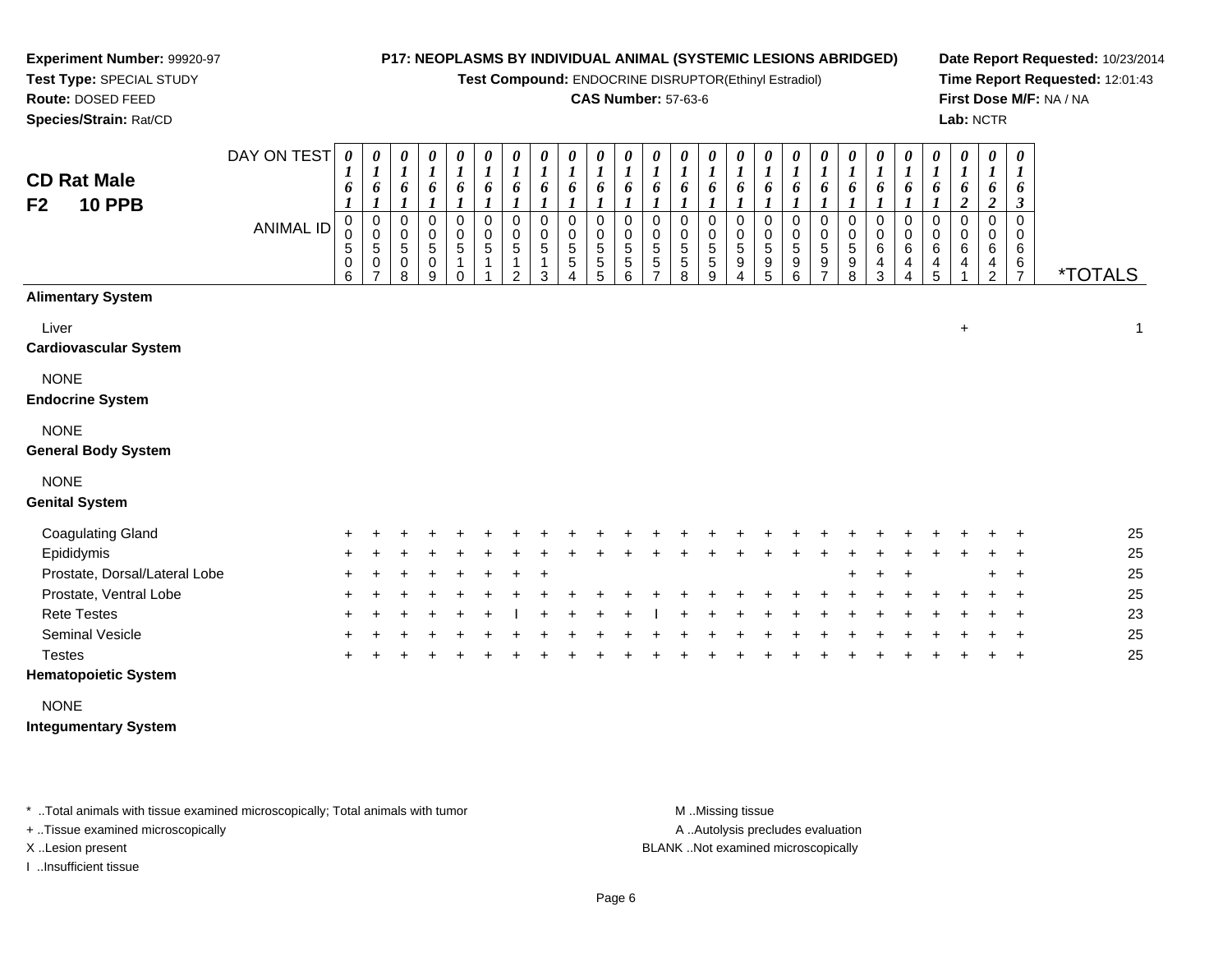#### **Experiment Number:** 99920-97**Test Type:** SPECIAL STUDY**Route:** DOSED FEED **Species/Strain:** Rat/CD**P17: NEOPLASMS BY INDIVIDUAL ANIMAL (SYSTEMIC LESIONS ABRIDGED)Test Compound:** ENDOCRINE DISRUPTOR(Ethinyl Estradiol)**CAS Number:** 57-63-6**Date Report Requested:** 10/23/2014**Time Report Requested:** 12:01:44**First Dose M/F:** NA / NA**Lab:** NCTRDAY ON TEST**CD Rat Male F2 10 PPB**ANIMAL ID*0 1 6 1* 0 0 5 0 6 $\ddot{}$ *0 1 6 1* 0 0 5 0 7*0 1 6 1* 0 0 5 0 8*0 1 6 1* 0 0 5 0 9*0 1 6 1* 0 0 5 1 0*0 1 6 1* 0 0 5 1 1 $\ddot{}$ *0 1 6 1* 0 0 5 1 2*0 1 6 1* 0 0 5 1 3 $\ddot{}$ *0 1 6 1* 0 0 5 5 4*0 1 6 1* 0 0 5 5 5*0 1 6 1* 0 0 5 5 6 $\ddot{}$ *0 1 6 1* 0 0 5 5 7 $\ddot{}$ *0 1 6 1* 0 0 5 5 8 $\ddot{}$ *0 1 6 1* 0 0 5 5 9*0 1 6 1* 0 0 5 9 4*0 1 6 1* 0 0 5 9 5*0 1 6 1* 0 0 5 9 6*0 1 6 1* 0 0 5 9 7 $\ddot{}$ *0 1 6 1* 0 0 5 9 8*0 1 6 1* 0 0 6 4 3*0 1 6 1* 0 0 6 4 4*0 1 6 1* 0 0 6 4 5*0 1 6 2* 0 0 6 4 1 $\ddot{}$ *0 1 6 2* 0 0 6 4 2*0 1 6 3* 0 0 6 $\frac{6}{7}$ <sup>7</sup> \*TOTALS25 Mammary Gland $\alpha$  + <sup>+</sup> <sup>+</sup> <sup>+</sup> <sup>+</sup> <sup>+</sup> <sup>+</sup> <sup>+</sup> <sup>+</sup> <sup>+</sup> <sup>+</sup> <sup>+</sup> <sup>+</sup> <sup>+</sup> <sup>+</sup> <sup>+</sup> <sup>+</sup> <sup>+</sup> <sup>+</sup> <sup>+</sup> <sup>+</sup> <sup>+</sup> <sup>+</sup> <sup>+</sup> <sup>+</sup> <sup>25</sup> **Musculoskeletal System**NONE **Nervous System**NONE **Respiratory System**NONE

**Special Senses System**

NONE

**Urinary System**

| Kidney<br><b>SYSTEMIC LESIONS</b> |  |  |  |  |  |  |  |  |  |  |  |  |  | 25 |
|-----------------------------------|--|--|--|--|--|--|--|--|--|--|--|--|--|----|
| Multiple Organ                    |  |  |  |  |  |  |  |  |  |  |  |  |  | 25 |

\* ..Total animals with tissue examined microscopically; Total animals with tumor **M** ..Missing tissue M ..Missing tissue A ..Autolysis precludes evaluation + ..Tissue examined microscopically X ..Lesion present BLANK ..Not examined microscopicallyI ..Insufficient tissue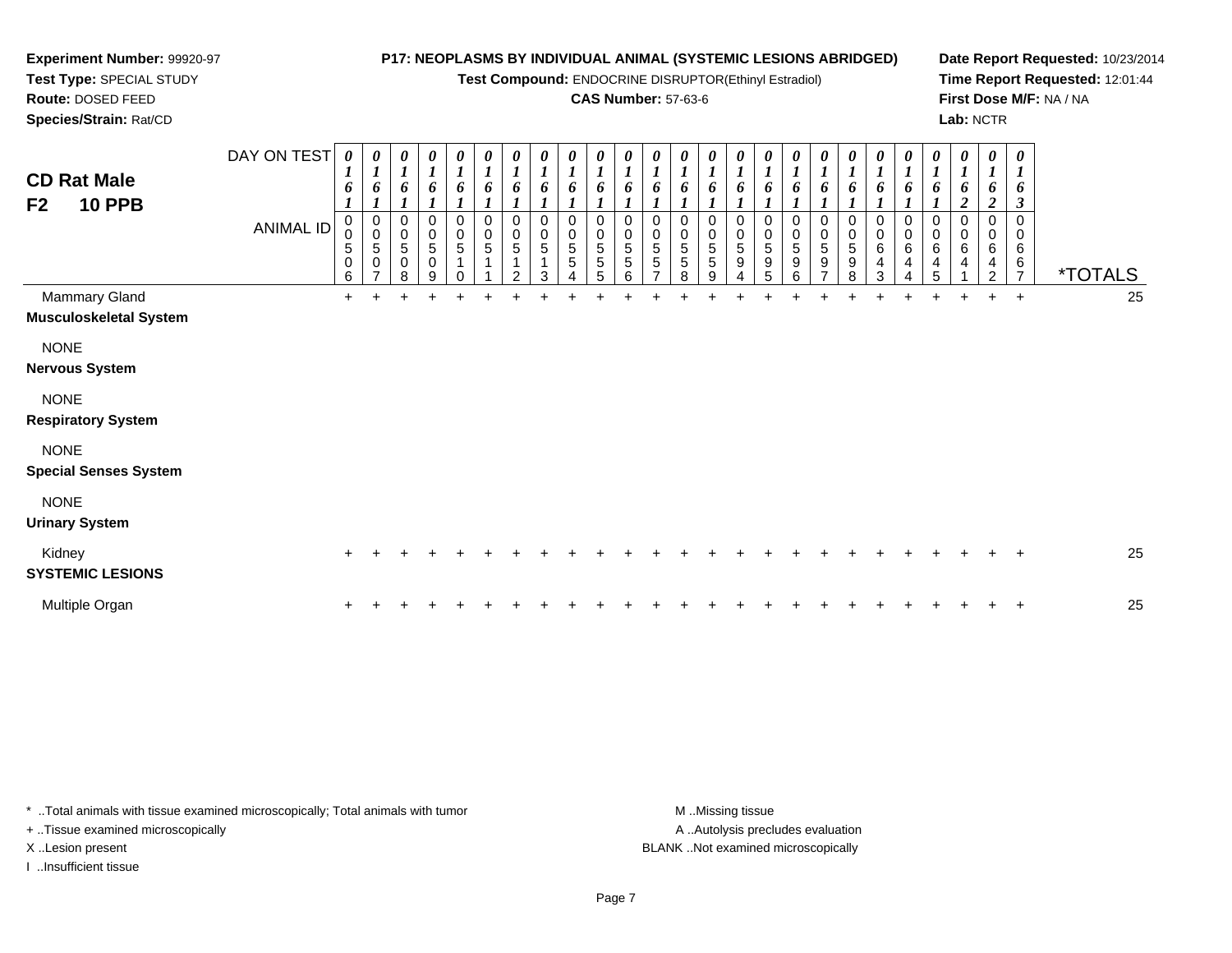**Test Compound:** ENDOCRINE DISRUPTOR(Ethinyl Estradiol)

#### **CAS Number:** 57-63-6

**Date Report Requested:** 10/23/2014**Time Report Requested:** 12:01:44**First Dose M/F:** NA / NA**Lab:** NCTR

| <b>CD Rat Male</b><br>F <sub>2</sub><br><b>50 PPB</b> | DAY ON TEST<br><b>ANIMAL ID</b> | $\boldsymbol{\theta}$<br>1<br>6<br>$\boldsymbol{l}$<br>$\mathbf 0$<br>0<br>$\mathbf 5$<br>$\mathbf{1}$<br>4 | 0<br>$\boldsymbol{l}$<br>6<br>$\boldsymbol{l}$<br>$\begin{matrix} 0 \\ 0 \\ 5 \end{matrix}$<br>1<br>$\overline{5}$ | 0<br>$\boldsymbol{I}$<br>$\pmb{6}$<br>$\boldsymbol{l}$<br>$\pmb{0}$<br>$\mathbf 0$<br>$\sqrt{5}$<br>1<br>6 | 0<br>$\boldsymbol{l}$<br>6<br>$\boldsymbol{l}$<br>$\pmb{0}$<br>$\pmb{0}$<br>$\,$ 5 $\,$<br>$\mathbf 1$<br>$\overline{ }$ | $\pmb{\theta}$<br>$\boldsymbol{l}$<br>6<br>$\boldsymbol{l}$<br>$\pmb{0}$<br>$\pmb{0}$<br>$\sqrt{5}$<br>1<br>8 | 0<br>$\boldsymbol{l}$<br>6<br>$\boldsymbol{l}$<br>$\pmb{0}$<br>$\pmb{0}$<br>$\mathbf 5$<br>$\,6\,$<br>$\Omega$ | $\boldsymbol{\theta}$<br>$\boldsymbol{l}$<br>6<br>$\boldsymbol{l}$<br>$\mathbf 0$<br>0<br>$\sqrt{5}$<br>6 | 0<br>$\boldsymbol{l}$<br>6<br>1<br>0<br>0<br>5<br>6<br>$\overline{2}$ | $\boldsymbol{\theta}$<br>$\boldsymbol{l}$<br>6<br>$\mathbf 0$<br>$\mathbf 0$<br>5<br>$\,6$<br>3 | 0<br>1<br>6<br>0<br>0<br>5<br>$\,6\,$<br>Δ | 0<br>$\boldsymbol{l}$<br>6<br>0<br>0<br>$\,6\,$<br>$\pmb{0}$<br>3 | 0<br>$\boldsymbol{l}$<br>6<br>1<br>0<br>0<br>$\,6\,$<br>$\pmb{0}$<br>4 | $\boldsymbol{\theta}$<br>$\bm{l}$<br>6<br>$\mathbf 0$<br>0<br>$\,6$<br>$\pmb{0}$<br>5 | 0<br>$\boldsymbol{l}$<br>6<br>0<br>0<br>6<br>$\pmb{0}$<br>6 | $\boldsymbol{\theta}$<br>$\boldsymbol{l}$<br>6<br>$\boldsymbol{l}$<br>$\mathbf 0$<br>0<br>$\,6$<br>$\overline{4}$<br>$\overline{7}$ | 0<br>$\boldsymbol{l}$<br>6<br>$\boldsymbol{l}$<br>$\mathbf 0$<br>0<br>6<br>4<br>8 | $\pmb{\theta}$<br>$\boldsymbol{l}$<br>6<br>$\boldsymbol{l}$<br>$\pmb{0}$<br>0<br>$\,6\,$<br>4<br>9 | 0<br>$\boldsymbol{l}$<br>6<br>1<br>0<br>$\pmb{0}$<br>$\,6\,$<br>5<br>$\Omega$ | 0<br>$\boldsymbol{l}$<br>6<br>1<br>0<br>$\pmb{0}$<br>$\,6$<br>$\sqrt{5}$ | $\pmb{\theta}$<br>$\boldsymbol{l}$<br>6<br>$\boldsymbol{2}$<br>$\mathbf 0$<br>0<br>6<br>0<br>$\Omega$ | $\boldsymbol{\theta}$<br>$\boldsymbol{l}$<br>6<br>$\boldsymbol{2}$<br>$\pmb{0}$<br>0<br>6<br>0 | 0<br>$\boldsymbol{I}$<br>6<br>$\boldsymbol{2}$<br>0<br>$\mathbf 0$<br>6<br>0<br>$\overline{2}$ | 0<br>$\boldsymbol{l}$<br>6<br>$\boldsymbol{2}$<br>0<br>0<br>6<br>4<br>6 | $\boldsymbol{\theta}$<br>1<br>6<br>$\boldsymbol{\beta}$<br>0<br>$\Omega$<br>5<br>9<br>9 | $\boldsymbol{\theta}$<br>1<br>6<br>4<br>$\mathbf 0$<br>$\mathbf 0$<br>$\,6$<br>$\,6$<br>$\overline{8}$ | <i><b>*TOTALS</b></i> |
|-------------------------------------------------------|---------------------------------|-------------------------------------------------------------------------------------------------------------|--------------------------------------------------------------------------------------------------------------------|------------------------------------------------------------------------------------------------------------|--------------------------------------------------------------------------------------------------------------------------|---------------------------------------------------------------------------------------------------------------|----------------------------------------------------------------------------------------------------------------|-----------------------------------------------------------------------------------------------------------|-----------------------------------------------------------------------|-------------------------------------------------------------------------------------------------|--------------------------------------------|-------------------------------------------------------------------|------------------------------------------------------------------------|---------------------------------------------------------------------------------------|-------------------------------------------------------------|-------------------------------------------------------------------------------------------------------------------------------------|-----------------------------------------------------------------------------------|----------------------------------------------------------------------------------------------------|-------------------------------------------------------------------------------|--------------------------------------------------------------------------|-------------------------------------------------------------------------------------------------------|------------------------------------------------------------------------------------------------|------------------------------------------------------------------------------------------------|-------------------------------------------------------------------------|-----------------------------------------------------------------------------------------|--------------------------------------------------------------------------------------------------------|-----------------------|
| <b>Alimentary System</b>                              |                                 |                                                                                                             |                                                                                                                    |                                                                                                            |                                                                                                                          |                                                                                                               |                                                                                                                |                                                                                                           |                                                                       |                                                                                                 |                                            |                                                                   |                                                                        |                                                                                       |                                                             |                                                                                                                                     |                                                                                   |                                                                                                    |                                                                               |                                                                          |                                                                                                       |                                                                                                |                                                                                                |                                                                         |                                                                                         |                                                                                                        |                       |
| Liver<br><b>Cardiovascular System</b>                 |                                 | $\ddot{}$                                                                                                   |                                                                                                                    |                                                                                                            |                                                                                                                          |                                                                                                               |                                                                                                                |                                                                                                           |                                                                       |                                                                                                 |                                            |                                                                   |                                                                        |                                                                                       |                                                             |                                                                                                                                     |                                                                                   |                                                                                                    |                                                                               |                                                                          |                                                                                                       |                                                                                                |                                                                                                |                                                                         |                                                                                         |                                                                                                        | 25                    |
| <b>NONE</b><br><b>Endocrine System</b>                |                                 |                                                                                                             |                                                                                                                    |                                                                                                            |                                                                                                                          |                                                                                                               |                                                                                                                |                                                                                                           |                                                                       |                                                                                                 |                                            |                                                                   |                                                                        |                                                                                       |                                                             |                                                                                                                                     |                                                                                   |                                                                                                    |                                                                               |                                                                          |                                                                                                       |                                                                                                |                                                                                                |                                                                         |                                                                                         |                                                                                                        |                       |
| <b>Adrenal Cortex</b>                                 |                                 |                                                                                                             |                                                                                                                    |                                                                                                            |                                                                                                                          |                                                                                                               |                                                                                                                |                                                                                                           |                                                                       |                                                                                                 |                                            |                                                                   |                                                                        |                                                                                       |                                                             |                                                                                                                                     |                                                                                   |                                                                                                    |                                                                               |                                                                          |                                                                                                       |                                                                                                |                                                                                                |                                                                         |                                                                                         |                                                                                                        | 25                    |
| Adrenal Medulla                                       |                                 |                                                                                                             |                                                                                                                    |                                                                                                            |                                                                                                                          |                                                                                                               |                                                                                                                |                                                                                                           |                                                                       |                                                                                                 |                                            |                                                                   |                                                                        |                                                                                       |                                                             |                                                                                                                                     |                                                                                   |                                                                                                    |                                                                               |                                                                          |                                                                                                       |                                                                                                |                                                                                                |                                                                         |                                                                                         |                                                                                                        | 25                    |
| <b>Pituitary Gland</b>                                |                                 |                                                                                                             |                                                                                                                    |                                                                                                            |                                                                                                                          |                                                                                                               |                                                                                                                |                                                                                                           |                                                                       |                                                                                                 |                                            |                                                                   |                                                                        |                                                                                       |                                                             |                                                                                                                                     |                                                                                   |                                                                                                    |                                                                               |                                                                          |                                                                                                       |                                                                                                |                                                                                                |                                                                         |                                                                                         |                                                                                                        | 25                    |
| <b>Thyroid Gland</b>                                  |                                 |                                                                                                             |                                                                                                                    |                                                                                                            |                                                                                                                          |                                                                                                               |                                                                                                                |                                                                                                           |                                                                       |                                                                                                 |                                            |                                                                   |                                                                        |                                                                                       |                                                             |                                                                                                                                     |                                                                                   |                                                                                                    |                                                                               |                                                                          |                                                                                                       |                                                                                                |                                                                                                |                                                                         |                                                                                         |                                                                                                        | 25                    |
| <b>General Body System</b>                            |                                 |                                                                                                             |                                                                                                                    |                                                                                                            |                                                                                                                          |                                                                                                               |                                                                                                                |                                                                                                           |                                                                       |                                                                                                 |                                            |                                                                   |                                                                        |                                                                                       |                                                             |                                                                                                                                     |                                                                                   |                                                                                                    |                                                                               |                                                                          |                                                                                                       |                                                                                                |                                                                                                |                                                                         |                                                                                         |                                                                                                        |                       |
| <b>NONE</b><br><b>Genital System</b>                  |                                 |                                                                                                             |                                                                                                                    |                                                                                                            |                                                                                                                          |                                                                                                               |                                                                                                                |                                                                                                           |                                                                       |                                                                                                 |                                            |                                                                   |                                                                        |                                                                                       |                                                             |                                                                                                                                     |                                                                                   |                                                                                                    |                                                                               |                                                                          |                                                                                                       |                                                                                                |                                                                                                |                                                                         |                                                                                         |                                                                                                        |                       |
| <b>Coagulating Gland</b>                              |                                 |                                                                                                             |                                                                                                                    |                                                                                                            |                                                                                                                          |                                                                                                               |                                                                                                                |                                                                                                           |                                                                       |                                                                                                 |                                            |                                                                   |                                                                        |                                                                                       |                                                             |                                                                                                                                     |                                                                                   |                                                                                                    |                                                                               |                                                                          |                                                                                                       |                                                                                                |                                                                                                |                                                                         |                                                                                         |                                                                                                        | 25                    |
| Epididymis                                            |                                 |                                                                                                             |                                                                                                                    |                                                                                                            |                                                                                                                          |                                                                                                               |                                                                                                                |                                                                                                           |                                                                       |                                                                                                 |                                            |                                                                   |                                                                        |                                                                                       |                                                             |                                                                                                                                     |                                                                                   |                                                                                                    |                                                                               |                                                                          |                                                                                                       |                                                                                                |                                                                                                |                                                                         |                                                                                         |                                                                                                        | 25                    |
| Prostate, Dorsal/Lateral Lobe                         |                                 |                                                                                                             |                                                                                                                    |                                                                                                            |                                                                                                                          |                                                                                                               |                                                                                                                |                                                                                                           |                                                                       |                                                                                                 |                                            |                                                                   |                                                                        |                                                                                       |                                                             |                                                                                                                                     |                                                                                   |                                                                                                    |                                                                               |                                                                          |                                                                                                       |                                                                                                |                                                                                                |                                                                         |                                                                                         |                                                                                                        | 25                    |
| Prostate, Ventral Lobe                                |                                 |                                                                                                             |                                                                                                                    |                                                                                                            |                                                                                                                          |                                                                                                               |                                                                                                                |                                                                                                           |                                                                       |                                                                                                 |                                            |                                                                   |                                                                        |                                                                                       |                                                             |                                                                                                                                     |                                                                                   |                                                                                                    |                                                                               |                                                                          |                                                                                                       |                                                                                                |                                                                                                |                                                                         |                                                                                         |                                                                                                        | 25                    |
| <b>Rete Testes</b>                                    |                                 |                                                                                                             |                                                                                                                    |                                                                                                            |                                                                                                                          |                                                                                                               |                                                                                                                |                                                                                                           |                                                                       |                                                                                                 |                                            |                                                                   |                                                                        |                                                                                       |                                                             |                                                                                                                                     |                                                                                   |                                                                                                    |                                                                               |                                                                          |                                                                                                       |                                                                                                |                                                                                                |                                                                         |                                                                                         |                                                                                                        | 25                    |
| Seminal Vesicle                                       |                                 |                                                                                                             |                                                                                                                    |                                                                                                            |                                                                                                                          |                                                                                                               |                                                                                                                |                                                                                                           |                                                                       |                                                                                                 |                                            |                                                                   |                                                                        |                                                                                       |                                                             |                                                                                                                                     |                                                                                   |                                                                                                    |                                                                               |                                                                          |                                                                                                       |                                                                                                |                                                                                                |                                                                         |                                                                                         |                                                                                                        | 25                    |
| <b>Testes</b>                                         |                                 |                                                                                                             |                                                                                                                    |                                                                                                            |                                                                                                                          |                                                                                                               |                                                                                                                |                                                                                                           |                                                                       |                                                                                                 |                                            |                                                                   |                                                                        |                                                                                       |                                                             |                                                                                                                                     |                                                                                   |                                                                                                    |                                                                               |                                                                          |                                                                                                       |                                                                                                |                                                                                                |                                                                         |                                                                                         |                                                                                                        | 25                    |
|                                                       |                                 |                                                                                                             |                                                                                                                    |                                                                                                            |                                                                                                                          |                                                                                                               |                                                                                                                |                                                                                                           |                                                                       |                                                                                                 |                                            |                                                                   |                                                                        |                                                                                       |                                                             |                                                                                                                                     |                                                                                   |                                                                                                    |                                                                               |                                                                          |                                                                                                       |                                                                                                |                                                                                                |                                                                         |                                                                                         |                                                                                                        |                       |

\* ..Total animals with tissue examined microscopically; Total animals with tumor **M** . Missing tissue M ..Missing tissue

+ ..Tissue examined microscopically

**Experiment Number:** 99920-97**Test Type:** SPECIAL STUDY**Route:** DOSED FEED**Species/Strain:** Rat/CD

I ..Insufficient tissue

A ..Autolysis precludes evaluation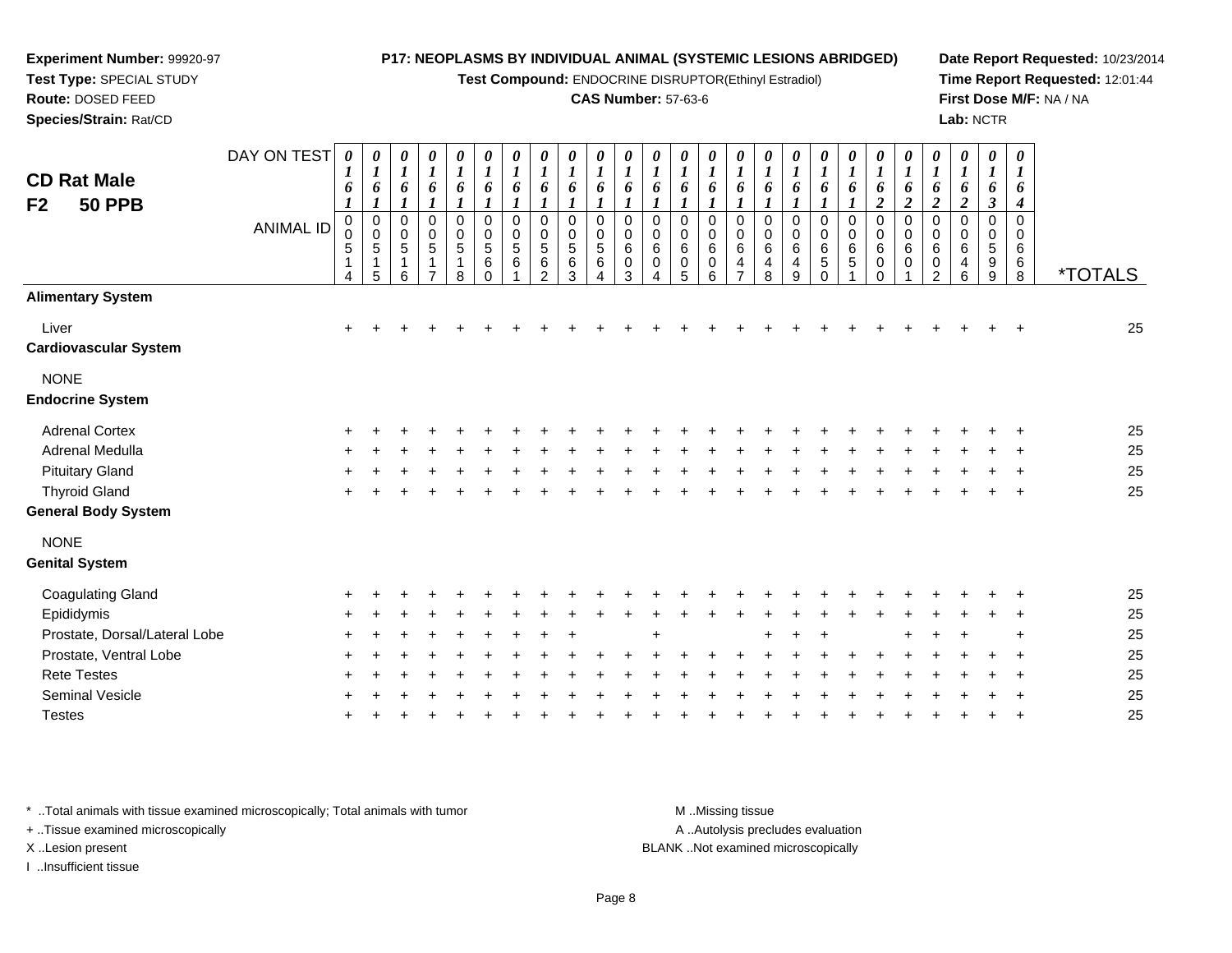#### **Test Type:** SPECIAL STUDY**Route:** DOSED FEED **Species/Strain:** Rat/CD**Test Compound:** ENDOCRINE DISRUPTOR(Ethinyl Estradiol)**CAS Number:** 57-63-6**Time Report Requested:** 12:01:44**First Dose M/F:** NA / NA**Lab:** NCTRDAY ON TEST**CD Rat Male F2 50 PPB**ANIMAL ID*0 1 6 1* 0 0 5 1 4*0 1 6 1* 0 0 5 1 5*0 1 6 1* 0 0 5 1 6*0 1 6 1* 0 0 5 1 7*0 1 6 1* 0 0 5 1 8*0 1 6 1* 0 0 5 6 0*0 1 6 1* 0 0 5 6 1*0 1 6 1* 0 0 5 6 2*0 1 6 1* 0 0 5 6 3*0 1 6 1* 0 0 5 6 4*0 1 6 1* 0 0 6 0 3*0 1 6 1* 0 0 6 0 4*0 1 6 1* 0 0 6 0 5*0 1 6 1* 0 0 6 0 6*0 1 6 1* 0 0 6 4 7*0 1 6 1* 0 0 6 4 8*0 1 6 1* 0 0 6 4 9*0 1 6 1* 0 0 6 5 0*0 1 6 1* 0 0 6 5 1*0 1 6 2* 0 0 6 0 0*0 1 6 2* 0 0 6 0 1*0 1 6 2* 0 0 6 0 2*0 1 6 2* 0 0 6 4 6*0 1 6 3* 0 0 5 9 9*0 1 6 4* 0 0 6 6 $\check{8}$ 8 \*TOTALS**Hematopoietic System**Bone Marrow <sup>+</sup> <sup>+</sup> <sup>+</sup> <sup>+</sup> <sup>+</sup> <sup>+</sup> <sup>+</sup> <sup>+</sup> <sup>+</sup> <sup>+</sup> <sup>+</sup> <sup>+</sup> <sup>+</sup> <sup>+</sup> <sup>+</sup> <sup>+</sup> <sup>+</sup> <sup>+</sup> <sup>+</sup> <sup>+</sup> <sup>+</sup> <sup>+</sup> <sup>+</sup> <sup>+</sup> <sup>+</sup> <sup>25</sup> Spleenn  $+$  <sup>+</sup> <sup>+</sup> <sup>+</sup> <sup>+</sup> <sup>+</sup> <sup>+</sup> <sup>+</sup> <sup>+</sup> <sup>+</sup> <sup>+</sup> <sup>+</sup> <sup>+</sup> <sup>+</sup> <sup>+</sup> <sup>+</sup> <sup>+</sup> <sup>+</sup> <sup>+</sup> <sup>+</sup> <sup>+</sup> <sup>+</sup> <sup>+</sup> <sup>+</sup> <sup>+</sup> <sup>25</sup> Thymus <sup>+</sup> <sup>+</sup> <sup>+</sup> <sup>+</sup> <sup>+</sup> <sup>+</sup> <sup>+</sup> <sup>+</sup> <sup>+</sup> <sup>+</sup> <sup>+</sup> <sup>+</sup> <sup>+</sup> <sup>+</sup> <sup>+</sup> <sup>+</sup> <sup>+</sup> <sup>+</sup> <sup>+</sup> <sup>+</sup> <sup>+</sup> <sup>+</sup> <sup>+</sup> <sup>+</sup> <sup>+</sup> <sup>25</sup> **Integumentary System**Mammary Gland $\alpha$  + <sup>+</sup> <sup>+</sup> <sup>+</sup> <sup>+</sup> <sup>+</sup> <sup>+</sup> <sup>+</sup> <sup>+</sup> <sup>+</sup> <sup>+</sup> <sup>+</sup> <sup>+</sup> <sup>+</sup> <sup>+</sup> <sup>+</sup> <sup>+</sup> <sup>+</sup> <sup>+</sup> <sup>+</sup> <sup>+</sup> <sup>+</sup> <sup>+</sup> <sup>+</sup> <sup>+</sup> <sup>25</sup> **Musculoskeletal System**Bone $e$  + <sup>+</sup> <sup>+</sup> <sup>+</sup> <sup>+</sup> <sup>+</sup> <sup>+</sup> <sup>+</sup> <sup>+</sup> <sup>+</sup> <sup>+</sup> <sup>+</sup> <sup>+</sup> <sup>+</sup> <sup>+</sup> <sup>+</sup> <sup>+</sup> <sup>+</sup> <sup>+</sup> <sup>+</sup> <sup>+</sup> <sup>+</sup> <sup>+</sup> <sup>+</sup> <sup>+</sup> <sup>25</sup> **Nervous System**NONE **Respiratory System**NONE **Special Senses System**NONE **Urinary System**Kidney $\mathsf y$  <sup>+</sup> <sup>+</sup> <sup>+</sup> <sup>+</sup> <sup>+</sup> <sup>+</sup> <sup>+</sup> <sup>+</sup> <sup>+</sup> <sup>+</sup> <sup>+</sup> <sup>+</sup> <sup>+</sup> <sup>+</sup> <sup>+</sup> <sup>+</sup> <sup>+</sup> <sup>+</sup> <sup>+</sup> <sup>+</sup> <sup>+</sup> <sup>+</sup> <sup>+</sup> <sup>+</sup> <sup>25</sup> **SYSTEMIC LESIONS**Multiple Organ

**P17: NEOPLASMS BY INDIVIDUAL ANIMAL (SYSTEMIC LESIONS ABRIDGED)**

**Date Report Requested:** 10/23/2014

\* ..Total animals with tissue examined microscopically; Total animals with tumor M ...Missing tissue M ...Missing tissue A ..Autolysis precludes evaluation + ..Tissue examined microscopically X ..Lesion present BLANK ..Not examined microscopicallyI ..Insufficient tissue

n  $+$ 

**Experiment Number:** 99920-97

<sup>+</sup> <sup>+</sup> <sup>+</sup> <sup>+</sup> <sup>+</sup> <sup>+</sup> <sup>+</sup> <sup>+</sup> <sup>+</sup> <sup>+</sup> <sup>+</sup> <sup>+</sup> <sup>+</sup> <sup>+</sup> <sup>+</sup> <sup>+</sup> <sup>+</sup> <sup>+</sup> <sup>+</sup> <sup>+</sup> <sup>+</sup> <sup>+</sup> <sup>+</sup> <sup>+</sup> <sup>25</sup>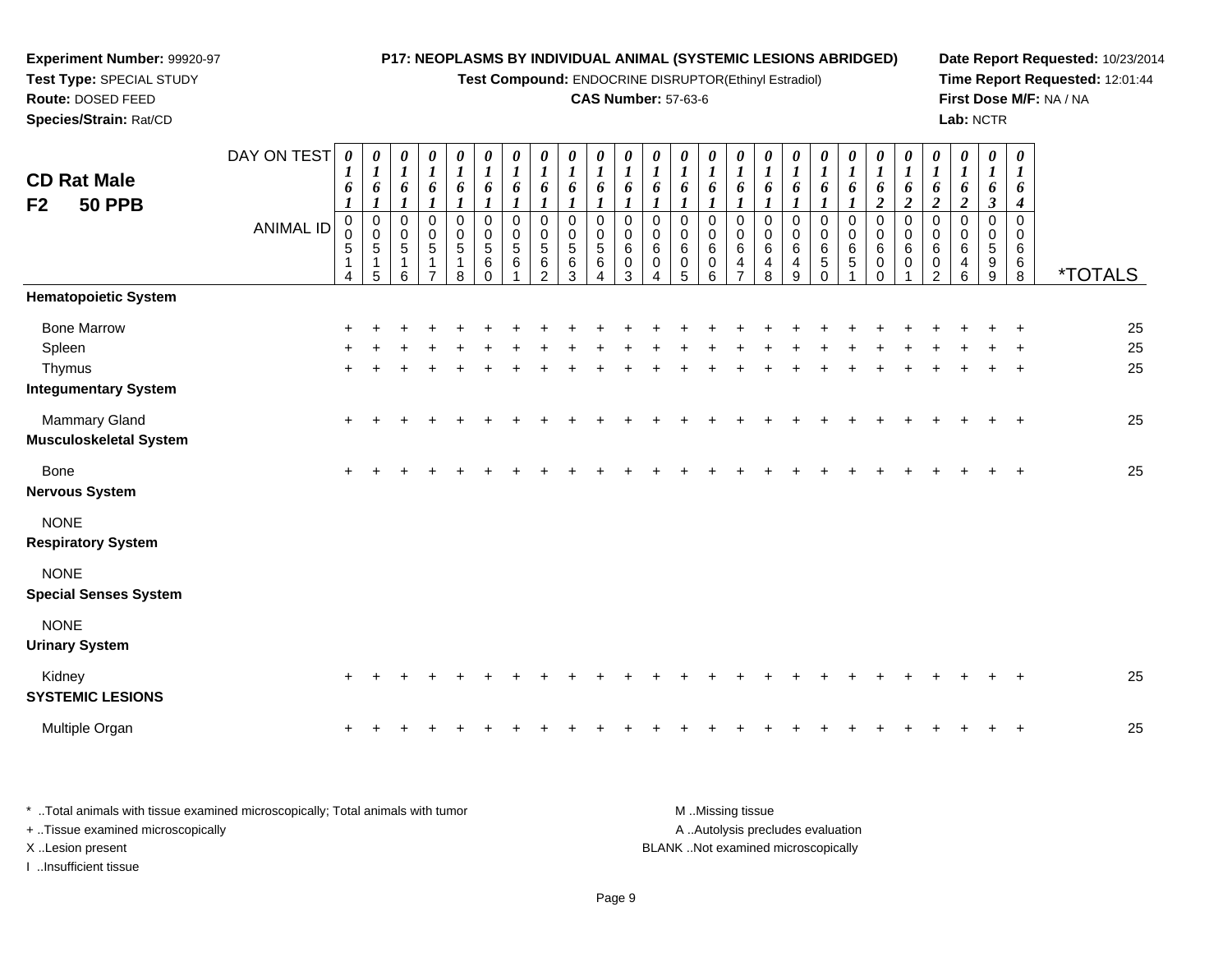**Experiment Number:** 99920-97**Test Type:** SPECIAL STUDY**Route:** DOSED FEED**Species/Strain:** Rat/CD

**P17: NEOPLASMS BY INDIVIDUAL ANIMAL (SYSTEMIC LESIONS ABRIDGED)**

**Test Compound:** ENDOCRINE DISRUPTOR(Ethinyl Estradiol)

**CAS Number:** 57-63-6

**Date Report Requested:** 10/23/2014**Time Report Requested:** 12:01:44**First Dose M/F:** NA / NA**Lab:** NCTR

\*\*\*END OF MALE DATA\*\*\*

\* ..Total animals with tissue examined microscopically; Total animals with tumor **M** . Missing tissue M ..Missing tissue

+ ..Tissue examined microscopically

I ..Insufficient tissue

A ..Autolysis precludes evaluation X ..Lesion present BLANK ..Not examined microscopically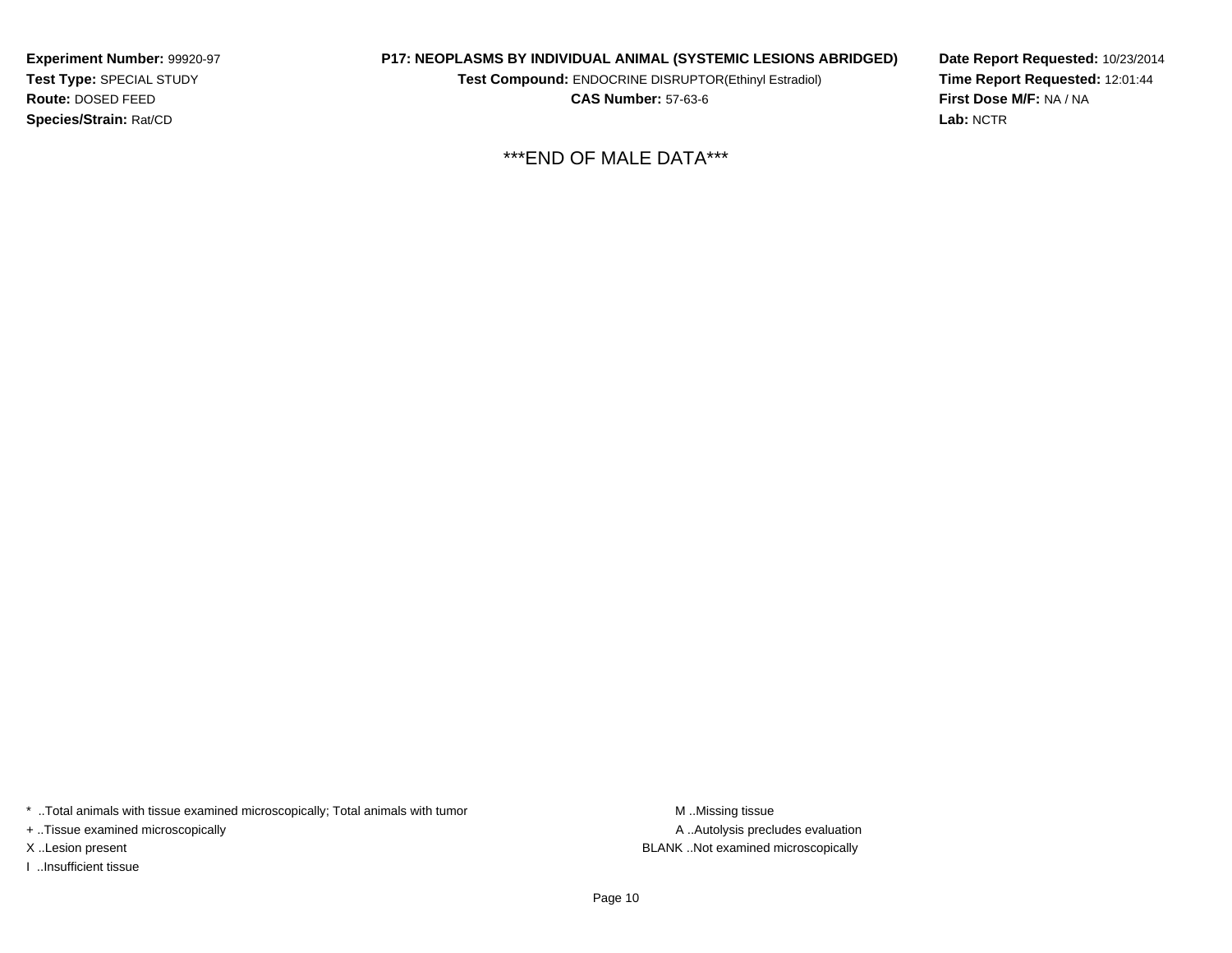| Experiment Number: 99920-97                                                                                              |                  |                                              |                                                                                     |                                                                          |                                                                        |                                                        |                                                |                                                    | P17: NEOPLASMS BY INDIVIDUAL ANIMAL (SYSTEMIC LESIONS ABRIDGED)      |                                                       |                                                                        |                                                        |                                 |                                   |                                                                    |                                             |                                                             |                                                              |                                                  |                                                                    |                                                            |                                             |                                            |                                                          |                                                                       |                                    | Date Report Requested: 10/23/201 |
|--------------------------------------------------------------------------------------------------------------------------|------------------|----------------------------------------------|-------------------------------------------------------------------------------------|--------------------------------------------------------------------------|------------------------------------------------------------------------|--------------------------------------------------------|------------------------------------------------|----------------------------------------------------|----------------------------------------------------------------------|-------------------------------------------------------|------------------------------------------------------------------------|--------------------------------------------------------|---------------------------------|-----------------------------------|--------------------------------------------------------------------|---------------------------------------------|-------------------------------------------------------------|--------------------------------------------------------------|--------------------------------------------------|--------------------------------------------------------------------|------------------------------------------------------------|---------------------------------------------|--------------------------------------------|----------------------------------------------------------|-----------------------------------------------------------------------|------------------------------------|----------------------------------|
| Test Type: SPECIAL STUDY<br>Route: DOSED FEED<br>Species/Strain: Rat/CD                                                  |                  |                                              | Test Compound: ENDOCRINE DISRUPTOR(Ethinyl Estradiol)<br><b>CAS Number: 57-63-6</b> |                                                                          |                                                                        |                                                        |                                                |                                                    |                                                                      |                                                       |                                                                        |                                                        |                                 |                                   |                                                                    |                                             |                                                             |                                                              | Lab: NCTR                                        |                                                                    | Time Report Requested: 12:01:44<br>First Dose M/F: NA / NA |                                             |                                            |                                                          |                                                                       |                                    |                                  |
| <b>CD Rat Female</b><br><b>CONTROL</b><br>F <sub>2</sub>                                                                 | DAY ON TEST      | 0<br>1<br>6<br>1                             | 0<br>$\boldsymbol{l}$<br>6                                                          | 0<br>$\boldsymbol{l}$<br>6<br>$\boldsymbol{l}$                           | 0<br>$\boldsymbol{l}$<br>6<br>$\boldsymbol{l}$                         | 0<br>$\boldsymbol{l}$<br>6                             | $\boldsymbol{\theta}$<br>$\boldsymbol{l}$<br>6 | 0<br>$\bm{l}$<br>6<br>$\mathbf{I}$                 | 0<br>$\boldsymbol{l}$<br>6                                           | 0<br>$\boldsymbol{l}$<br>6                            | 0<br>$\boldsymbol{l}$<br>6                                             | 0<br>$\boldsymbol{l}$<br>6<br>1                        | 0<br>$\boldsymbol{l}$<br>6      | 0<br>1<br>6                       | $\boldsymbol{\theta}$<br>$\boldsymbol{l}$<br>6<br>$\boldsymbol{l}$ | 0<br>$\boldsymbol{l}$<br>6                  | 0<br>$\boldsymbol{l}$<br>6<br>$\boldsymbol{2}$              | 0<br>$\boldsymbol{l}$<br>6<br>$\boldsymbol{2}$               | 0<br>$\boldsymbol{I}$<br>6<br>$\boldsymbol{2}$   | $\boldsymbol{\theta}$<br>$\boldsymbol{l}$<br>6<br>$\boldsymbol{2}$ | 0<br>$\bm{l}$<br>6<br>$\boldsymbol{2}$                     | 0<br>1<br>6<br>$\boldsymbol{2}$             | 0<br>1<br>6<br>$\boldsymbol{\mathfrak{z}}$ | 0<br>$\boldsymbol{l}$<br>6<br>4                          | 0<br>$\boldsymbol{l}$<br>6<br>$\mathfrak{s}$                          | 0<br>$\boldsymbol{l}$<br>6<br>5    |                                  |
|                                                                                                                          | <b>ANIMAL ID</b> | $\mathbf 0$<br>0<br>4<br>$\overline{7}$<br>4 | $_{\rm 0}^{\rm 0}$<br>$\frac{4}{7}$<br>5                                            | $\pmb{0}$<br>$\pmb{0}$<br>$\overline{\mathbf{4}}$<br>$\overline{7}$<br>6 | $\mathbf 0$<br>0<br>$\overline{4}$<br>$\overline{7}$<br>$\overline{7}$ | $\mathbf 0$<br>$\mathbf 0$<br>4<br>$\overline{7}$<br>8 | $\Omega$<br>0<br>4<br>$\overline{7}$<br>9      | $\mathbf 0$<br>0<br>$\sqrt{5}$<br>$\boldsymbol{2}$ | $\Omega$<br>0<br>$\overline{5}$<br>$\boldsymbol{2}$<br>$\mathcal{P}$ | $\mathbf 0$<br>0<br>$\sqrt{5}$<br>$\overline{a}$<br>3 | $\mathbf 0$<br>$\mathbf 0$<br>$\sqrt{5}$<br>$\overline{c}$<br>$\Delta$ | $\mathbf 0$<br>$\pmb{0}$<br>5<br>$\boldsymbol{2}$<br>5 | $\mathbf 0$<br>0<br>5<br>6<br>6 | $\pmb{0}$<br>0<br>$\sqrt{5}$<br>6 | $\boldsymbol{0}$<br>$\pmb{0}$<br>5<br>6<br>8                       | $\pmb{0}$<br>0<br>$\,6\,$<br>$\pmb{0}$<br>9 | $\mathsf 0$<br>$\pmb{0}$<br>$\sqrt{5}$<br>$\mathbf{1}$<br>9 | $\mathbf 0$<br>0<br>$\sqrt{5}$<br>$\overline{c}$<br>$\Omega$ | $\mathbf 0$<br>$\pmb{0}$<br>$\sqrt{5}$<br>6<br>5 | $\Omega$<br>0<br>6<br>0                                            | $\mathbf 0$<br>0<br>6<br>0<br>8                            | $\Omega$<br>$\Omega$<br>6<br>$\overline{7}$ | $\Omega$<br>$\Omega$<br>$\,6$<br>5<br>4    | $\mathbf 0$<br>$\mathbf 0$<br>$\,6\,$<br>$\sqrt{5}$<br>3 | $\mathbf 0$<br>$\mathbf 0$<br>$\,6\,$<br>$\sqrt{5}$<br>$\overline{2}$ | $\Omega$<br>0<br>6<br>$\,6\,$<br>9 | <i><b>*TOTALS</b></i>            |
| <b>Alimentary System</b>                                                                                                 |                  |                                              |                                                                                     |                                                                          |                                                                        |                                                        |                                                |                                                    |                                                                      |                                                       |                                                                        |                                                        |                                 |                                   |                                                                    |                                             |                                                             |                                                              |                                                  |                                                                    |                                                            |                                             |                                            |                                                          |                                                                       |                                    |                                  |
| Intestine Small, Ileum<br>Liver<br><b>Cardiovascular System</b>                                                          |                  |                                              |                                                                                     |                                                                          | $\ddot{}$                                                              |                                                        |                                                |                                                    |                                                                      |                                                       |                                                                        |                                                        |                                 |                                   |                                                                    |                                             |                                                             |                                                              |                                                  |                                                                    |                                                            |                                             |                                            |                                                          |                                                                       |                                    | 25                               |
| <b>NONE</b><br><b>Endocrine System</b>                                                                                   |                  |                                              |                                                                                     |                                                                          |                                                                        |                                                        |                                                |                                                    |                                                                      |                                                       |                                                                        |                                                        |                                 |                                   |                                                                    |                                             |                                                             |                                                              |                                                  |                                                                    |                                                            |                                             |                                            |                                                          |                                                                       |                                    |                                  |
| <b>Adrenal Cortex</b><br>Adrenal Medulla<br><b>Pituitary Gland</b><br><b>Thyroid Gland</b><br><b>General Body System</b> |                  |                                              |                                                                                     |                                                                          |                                                                        |                                                        |                                                |                                                    |                                                                      |                                                       |                                                                        |                                                        |                                 |                                   |                                                                    |                                             |                                                             |                                                              |                                                  |                                                                    |                                                            |                                             |                                            |                                                          |                                                                       | $\ddot{}$                          | 25<br>25<br>25<br>25             |
| <b>NONE</b><br><b>Genital System</b>                                                                                     |                  |                                              |                                                                                     |                                                                          |                                                                        |                                                        |                                                |                                                    |                                                                      |                                                       |                                                                        |                                                        |                                 |                                   |                                                                    |                                             |                                                             |                                                              |                                                  |                                                                    |                                                            |                                             |                                            |                                                          |                                                                       |                                    |                                  |
| <b>Clitoral Gland</b><br>Ovary<br>Oviduct                                                                                |                  |                                              |                                                                                     |                                                                          |                                                                        |                                                        |                                                |                                                    |                                                                      |                                                       |                                                                        |                                                        |                                 |                                   |                                                                    | $\ddot{}$                                   |                                                             |                                                              |                                                  |                                                                    |                                                            |                                             |                                            |                                                          |                                                                       |                                    | $\overline{1}$<br>25<br>25       |
| <b>Uterus</b><br>Vagina                                                                                                  |                  |                                              |                                                                                     |                                                                          |                                                                        |                                                        |                                                |                                                    |                                                                      |                                                       |                                                                        |                                                        |                                 |                                   |                                                                    |                                             |                                                             |                                                              |                                                  |                                                                    |                                                            |                                             |                                            |                                                          |                                                                       |                                    | 25<br>25                         |

**Hematopoietic System**

\* ..Total animals with tissue examined microscopically; Total animals with tumor M..Missing tissue M ..Missing tissue

+ ..Tissue examined microscopically

I ..Insufficient tissue

A ..Autolysis precludes evaluation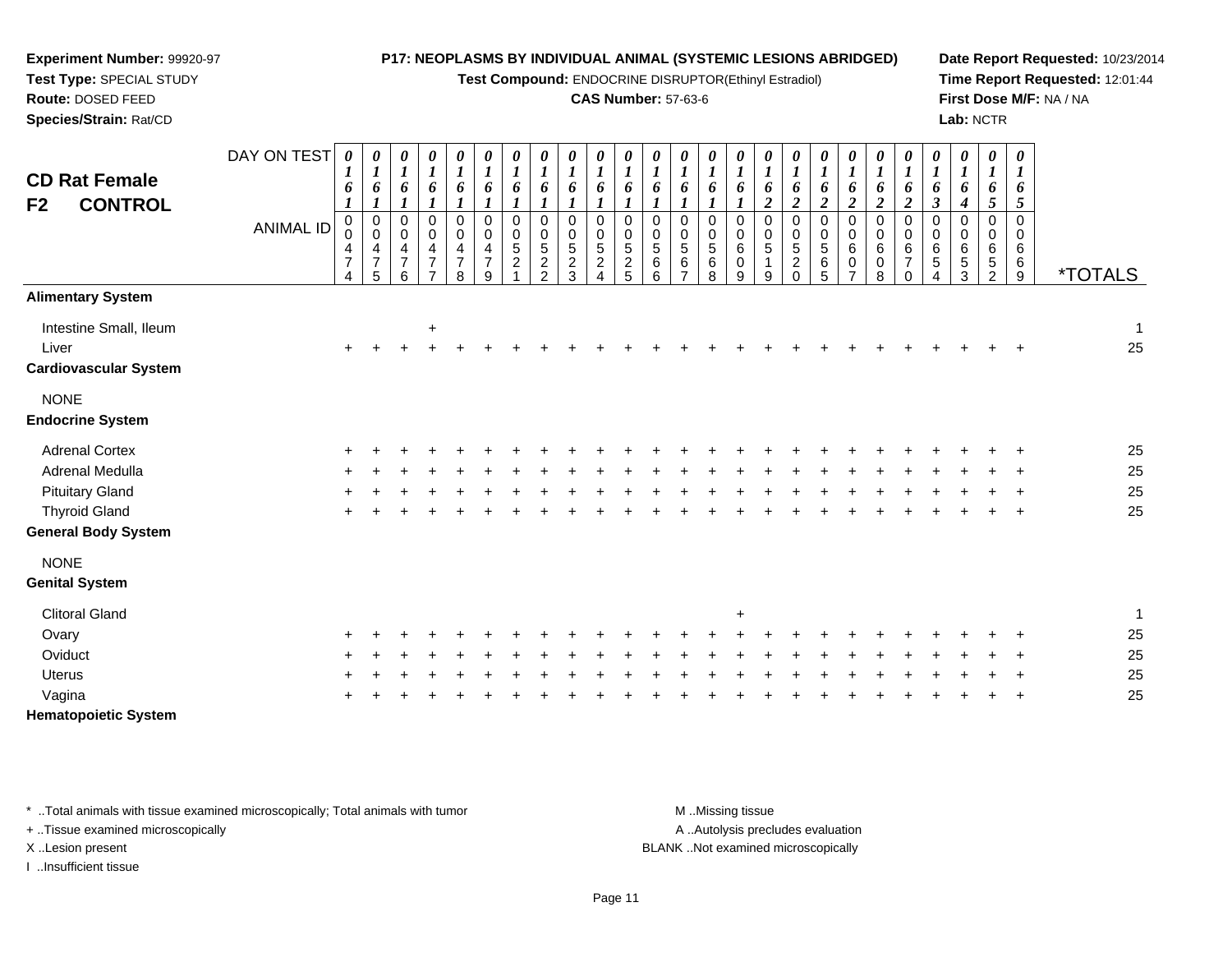**Test Compound:** ENDOCRINE DISRUPTOR(Ethinyl Estradiol)

## **CAS Number:** 57-63-6

**Date Report Requested:** 10/23/2014**Time Report Requested:** 12:01:44**First Dose M/F:** NA / NA**Lab:** NCTR

| <b>CD Rat Female</b><br>F2<br><b>CONTROL</b>       | DAY ON TEST<br><b>ANIMAL ID</b> | $\boldsymbol{\theta}$<br>1<br>6<br>$\boldsymbol{l}$<br>$\pmb{0}$<br>0<br>4<br>$\overline{7}$<br>4 | 0<br>$\boldsymbol{l}$<br>6<br>$\boldsymbol{l}$<br>$\begin{smallmatrix}0\\0\end{smallmatrix}$<br>$\overline{\mathbf{4}}$<br>$\overline{7}$<br>5 | $\boldsymbol{\theta}$<br>$\boldsymbol{l}$<br>$\pmb{6}$<br>0<br>$\mathbf 0$<br>$\overline{4}$<br>$\overline{7}$<br>6 | 0<br>$\boldsymbol{l}$<br>6<br>$\boldsymbol{l}$<br>0<br>$\pmb{0}$<br>$\overline{\mathbf{4}}$<br>$\overline{7}$<br>$\overline{ }$ | $\boldsymbol{\theta}$<br>$\boldsymbol{l}$<br>6<br>$\boldsymbol{l}$<br>$\mathbf 0$<br>$\pmb{0}$<br>$\overline{\mathbf{4}}$<br>$\overline{7}$<br>8 | 0<br>$\boldsymbol{l}$<br>6<br>$\boldsymbol{l}$<br>$\pmb{0}$<br>$\mathbf 0$<br>4<br>$\overline{7}$<br>9 | $\boldsymbol{\theta}$<br>$\boldsymbol{l}$<br>6<br>$\pmb{0}$<br>$\mathbf 0$<br>$\sqrt{5}$<br>$\overline{2}$ | 0<br>$\boldsymbol{l}$<br>6<br>$\mathbf 0$<br>0<br>5<br>$\boldsymbol{2}$<br>$\overline{2}$ | $\boldsymbol{\theta}$<br>$\boldsymbol{l}$<br>6<br>$\Omega$<br>0<br>5<br>$\overline{2}$<br>3 | 0<br>1<br>6<br>$\mathbf{0}$<br>$\Omega$<br>$\sqrt{5}$<br>$\overline{c}$ | $\boldsymbol{\theta}$<br>$\boldsymbol{l}$<br>6<br>0<br>0<br>$\sqrt{5}$<br>$\overline{2}$<br>5 | 0<br>$\boldsymbol{l}$<br>6<br>0<br>0<br>$\overline{5}$<br>$\,6\,$<br>6 | 0<br>$\boldsymbol{l}$<br>6<br>$\mathbf 0$<br>0<br>$\sqrt{5}$<br>6 | 0<br>$\boldsymbol{l}$<br>6<br>$\mathbf 0$<br>0<br>5<br>6<br>8 | 0<br>$\boldsymbol{l}$<br>6<br>$\mathbf 0$<br>0<br>6<br>0<br>9 | 0<br>$\boldsymbol{l}$<br>6<br>$\boldsymbol{2}$<br>$\mathbf 0$<br>0<br>5<br>9 | 0<br>$\boldsymbol{l}$<br>6<br>$\boldsymbol{2}$<br>$\mathbf 0$<br>0<br>5<br>$\overline{c}$<br>$\Omega$ | 0<br>$\boldsymbol{l}$<br>6<br>$\overline{c}$<br>0<br>$\pmb{0}$<br>5<br>6<br>5 | 0<br>$\boldsymbol{l}$<br>6<br>$\overline{\mathbf{c}}$<br>0<br>0<br>$\,6$<br>$\mathbf 0$<br>$\overline{7}$ | 0<br>$\boldsymbol{l}$<br>6<br>$\boldsymbol{2}$<br>$\pmb{0}$<br>$\pmb{0}$<br>6<br>0<br>8 | 0<br>$\boldsymbol{l}$<br>6<br>$\boldsymbol{2}$<br>$\pmb{0}$<br>$\pmb{0}$<br>6<br>7<br>$\Omega$ | 0<br>$\boldsymbol{l}$<br>6<br>$\boldsymbol{\beta}$<br>$\mathbf 0$<br>$\Omega$<br>6<br>5<br>4 | 0<br>$\boldsymbol{l}$<br>6<br>4<br>$\mathbf 0$<br>0<br>6<br>5<br>3 | 0<br>1<br>6<br>5<br>$\Omega$<br>0<br>6<br>5<br>$\overline{2}$ | 0<br>6<br>5<br>$\Omega$<br>$\Omega$<br>6<br>6<br>$\boldsymbol{9}$ | <i><b>*TOTALS</b></i> |
|----------------------------------------------------|---------------------------------|---------------------------------------------------------------------------------------------------|------------------------------------------------------------------------------------------------------------------------------------------------|---------------------------------------------------------------------------------------------------------------------|---------------------------------------------------------------------------------------------------------------------------------|--------------------------------------------------------------------------------------------------------------------------------------------------|--------------------------------------------------------------------------------------------------------|------------------------------------------------------------------------------------------------------------|-------------------------------------------------------------------------------------------|---------------------------------------------------------------------------------------------|-------------------------------------------------------------------------|-----------------------------------------------------------------------------------------------|------------------------------------------------------------------------|-------------------------------------------------------------------|---------------------------------------------------------------|---------------------------------------------------------------|------------------------------------------------------------------------------|-------------------------------------------------------------------------------------------------------|-------------------------------------------------------------------------------|-----------------------------------------------------------------------------------------------------------|-----------------------------------------------------------------------------------------|------------------------------------------------------------------------------------------------|----------------------------------------------------------------------------------------------|--------------------------------------------------------------------|---------------------------------------------------------------|-------------------------------------------------------------------|-----------------------|
| <b>Bone Marrow</b>                                 |                                 | $\ddot{}$                                                                                         |                                                                                                                                                |                                                                                                                     |                                                                                                                                 |                                                                                                                                                  |                                                                                                        |                                                                                                            |                                                                                           |                                                                                             |                                                                         |                                                                                               |                                                                        |                                                                   |                                                               |                                                               |                                                                              |                                                                                                       |                                                                               |                                                                                                           |                                                                                         |                                                                                                |                                                                                              |                                                                    |                                                               | $\ddot{}$                                                         | 25                    |
| Spleen                                             |                                 |                                                                                                   |                                                                                                                                                |                                                                                                                     |                                                                                                                                 |                                                                                                                                                  |                                                                                                        |                                                                                                            |                                                                                           |                                                                                             |                                                                         |                                                                                               |                                                                        |                                                                   |                                                               |                                                               |                                                                              |                                                                                                       |                                                                               |                                                                                                           |                                                                                         |                                                                                                |                                                                                              |                                                                    |                                                               |                                                                   | 25                    |
| Thymus<br><b>Integumentary System</b>              |                                 |                                                                                                   |                                                                                                                                                |                                                                                                                     |                                                                                                                                 |                                                                                                                                                  |                                                                                                        |                                                                                                            |                                                                                           |                                                                                             |                                                                         |                                                                                               |                                                                        |                                                                   |                                                               |                                                               |                                                                              |                                                                                                       |                                                                               |                                                                                                           |                                                                                         |                                                                                                |                                                                                              |                                                                    |                                                               |                                                                   | 25                    |
| Mammary Gland<br>Adenoma<br>Musculoskeletal System |                                 | $+$                                                                                               |                                                                                                                                                |                                                                                                                     |                                                                                                                                 |                                                                                                                                                  |                                                                                                        |                                                                                                            |                                                                                           |                                                                                             |                                                                         |                                                                                               |                                                                        |                                                                   | X                                                             |                                                               |                                                                              |                                                                                                       |                                                                               |                                                                                                           |                                                                                         |                                                                                                |                                                                                              |                                                                    |                                                               | $\overline{1}$                                                    | 25<br>$\mathbf{1}$    |
| <b>Bone</b><br>Nervous System                      |                                 | $\pm$                                                                                             |                                                                                                                                                |                                                                                                                     |                                                                                                                                 |                                                                                                                                                  |                                                                                                        |                                                                                                            |                                                                                           |                                                                                             |                                                                         |                                                                                               |                                                                        |                                                                   |                                                               |                                                               |                                                                              |                                                                                                       |                                                                               |                                                                                                           |                                                                                         |                                                                                                |                                                                                              |                                                                    |                                                               |                                                                   | 25                    |
| <b>NONE</b><br><b>Respiratory System</b>           |                                 |                                                                                                   |                                                                                                                                                |                                                                                                                     |                                                                                                                                 |                                                                                                                                                  |                                                                                                        |                                                                                                            |                                                                                           |                                                                                             |                                                                         |                                                                                               |                                                                        |                                                                   |                                                               |                                                               |                                                                              |                                                                                                       |                                                                               |                                                                                                           |                                                                                         |                                                                                                |                                                                                              |                                                                    |                                                               |                                                                   |                       |
| <b>NONE</b><br><b>Special Senses System</b>        |                                 |                                                                                                   |                                                                                                                                                |                                                                                                                     |                                                                                                                                 |                                                                                                                                                  |                                                                                                        |                                                                                                            |                                                                                           |                                                                                             |                                                                         |                                                                                               |                                                                        |                                                                   |                                                               |                                                               |                                                                              |                                                                                                       |                                                                               |                                                                                                           |                                                                                         |                                                                                                |                                                                                              |                                                                    |                                                               |                                                                   |                       |
| <b>NONE</b><br><b>Urinary System</b>               |                                 |                                                                                                   |                                                                                                                                                |                                                                                                                     |                                                                                                                                 |                                                                                                                                                  |                                                                                                        |                                                                                                            |                                                                                           |                                                                                             |                                                                         |                                                                                               |                                                                        |                                                                   |                                                               |                                                               |                                                                              |                                                                                                       |                                                                               |                                                                                                           |                                                                                         |                                                                                                |                                                                                              |                                                                    |                                                               |                                                                   |                       |
| Kidney<br><b>SYSTEMIC LESIONS</b>                  |                                 |                                                                                                   |                                                                                                                                                |                                                                                                                     |                                                                                                                                 |                                                                                                                                                  |                                                                                                        |                                                                                                            |                                                                                           |                                                                                             |                                                                         |                                                                                               |                                                                        |                                                                   |                                                               |                                                               |                                                                              |                                                                                                       |                                                                               |                                                                                                           |                                                                                         |                                                                                                |                                                                                              |                                                                    |                                                               |                                                                   | 25                    |
| Multiple Organ                                     |                                 | $\ddot{}$                                                                                         |                                                                                                                                                |                                                                                                                     |                                                                                                                                 |                                                                                                                                                  |                                                                                                        |                                                                                                            |                                                                                           |                                                                                             |                                                                         |                                                                                               |                                                                        |                                                                   |                                                               |                                                               |                                                                              |                                                                                                       |                                                                               |                                                                                                           |                                                                                         |                                                                                                |                                                                                              |                                                                    |                                                               |                                                                   | 25                    |

| Total animals with tissue examined microscopically; Total animals with tumor | M Missing tissue                   |
|------------------------------------------------------------------------------|------------------------------------|
| + Tissue examined microscopically                                            | A Autolysis precludes evaluation   |
| X Lesion present                                                             | BLANK Not examined microscopically |
| lnsufficient tissue                                                          |                                    |

**Experiment Number:** 99920-97**Test Type:** SPECIAL STUDY**Route:** DOSED FEED**Species/Strain:** Rat/CD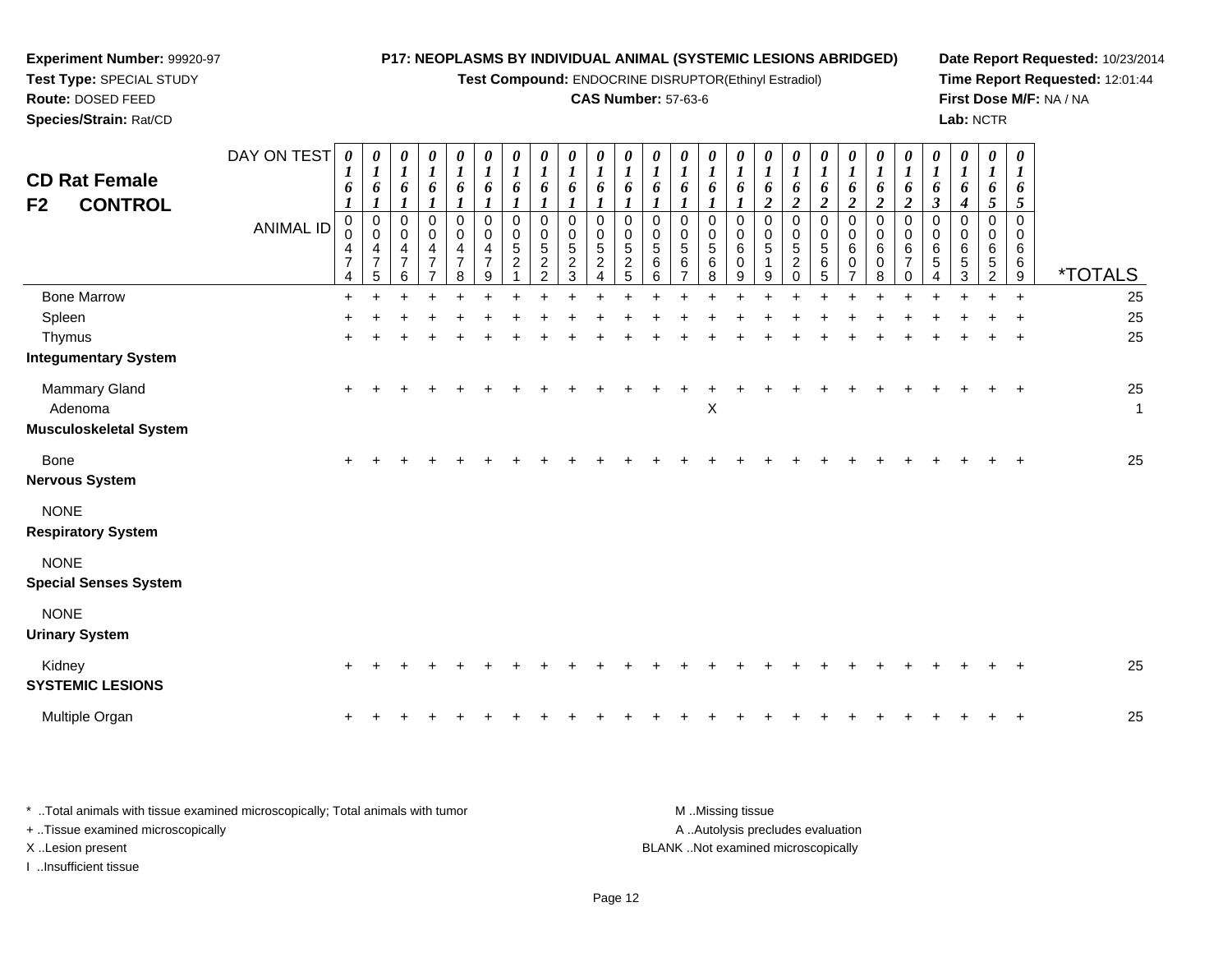**Test Compound:** ENDOCRINE DISRUPTOR(Ethinyl Estradiol)

#### **CAS Number:** 57-63-6

**Date Report Requested:** 10/23/2014**Time Report Requested:** 12:01:44**First Dose M/F:** NA / NA**Lab:** NCTR

| <b>CD Rat Female</b><br><b>2.0 PPB</b><br>F <sub>2</sub> | DAY ON TEST<br><b>ANIMAL ID</b> | 0<br>6<br>0<br>0<br>0<br>4<br>$\bf8$<br>6 | 0<br>$\boldsymbol{l}$<br>6<br>$\pmb{\theta}$<br>$\pmb{0}$<br>$\pmb{0}$<br>4<br>$\bf 8$<br>$\overline{7}$ | $\boldsymbol{\theta}$<br>$\boldsymbol{l}$<br>6<br>1<br>$\boldsymbol{0}$<br>$\mathbf 0$<br>4<br>8<br>$\Omega$ | 0<br>$\boldsymbol{l}$<br>6<br>1<br>$\pmb{0}$<br>$\pmb{0}$<br>$\overline{\mathbf{4}}$<br>$\bf 8$ | 0<br>$\boldsymbol{l}$<br>6<br>0<br>$\mathbf 0$<br>4<br>$\bf 8$<br>$\overline{2}$ | 0<br>$\boldsymbol{l}$<br>6<br>$\mathbf 0$<br>$\pmb{0}$<br>4<br>$\bf 8$<br>3 | 0<br>$\boldsymbol{l}$<br>6<br>$\boldsymbol{l}$<br>$\mathbf 0$<br>$\pmb{0}$<br>4<br>8<br>4 | 0<br>$\boldsymbol{l}$<br>6<br>$\pmb{0}$<br>$\pmb{0}$<br>$\overline{4}$<br>$\bf 8$<br>5 | 0<br>$\boldsymbol{l}$<br>6<br>0<br>$\mathbf 0$<br>$\sqrt{5}$<br>$\sqrt{2}$<br>$\overline{7}$ | 0<br>$\boldsymbol{l}$<br>6<br>$\pmb{0}$<br>$\pmb{0}$<br>$\sqrt{5}$<br>$\frac{2}{8}$ | $\boldsymbol{\theta}$<br>$\boldsymbol{l}$<br>6<br>$\boldsymbol{l}$<br>$\mathbf 0$<br>$\pmb{0}$<br>5<br>$\overline{2}$<br>9 | 0<br>$\boldsymbol{l}$<br>6<br>$\pmb{0}$<br>$\frac{0}{5}$<br>$\Omega$ | $\boldsymbol{\theta}$<br>$\boldsymbol{l}$<br>6<br>0<br>$\mathbf 0$<br>$\sqrt{5}$<br>$\mathbf 3$ | 0<br>$\boldsymbol{l}$<br>6<br>0<br>$\pmb{0}$<br>$\sqrt{5}$<br>$\sqrt{3}$<br>$\overline{2}$ | 0<br>$\boldsymbol{l}$<br>6<br>$\mathbf 0$<br>0<br>$\sqrt{5}$<br>$\sqrt{3}$<br>3 | 0<br>1<br>6<br>0<br>$\mathbf 0$<br>$5\phantom{.0}$<br>$\,6\,$<br>9 | 0<br>$\boldsymbol{l}$<br>6<br>$\boldsymbol{l}$<br>$\mathbf 0$<br>$\pmb{0}$<br>$\sqrt{5}$<br>$\overline{7}$<br>$\Omega$ | 0<br>$\boldsymbol{l}$<br>6<br>$\boldsymbol{l}$<br>$\mathbf 0$<br>$\pmb{0}$<br>5<br>$\overline{7}$ | 0<br>1<br>6<br>1<br>$\pmb{0}$<br>$\pmb{0}$<br>$\mathbf 5$<br>$\boldsymbol{7}$<br>$\overline{2}$ | 0<br>1<br>6<br>0<br>$\pmb{0}$<br>$\,6\,$<br>1<br>$\Omega$ | 0<br>$\boldsymbol{l}$<br>6<br>1<br>$\pmb{0}$<br>$\pmb{0}$<br>6 | 0<br>$\boldsymbol{l}$<br>6<br>$\boldsymbol{l}$<br>$\mathbf 0$<br>$\mathbf 0$<br>6<br>$\mathbf 1$<br>$\overline{2}$ | 0<br>$\boldsymbol{l}$<br>6<br>$\boldsymbol{2}$<br>$\mathbf 0$<br>$\pmb{0}$<br>$\sqrt{5}$<br>$\begin{array}{c} 2 \\ 6 \end{array}$ | 0<br>$\boldsymbol{l}$<br>6<br>$\boldsymbol{2}$<br>$\mathbf 0$<br>0<br>6<br>5<br>$\overline{5}$ | 0<br>$\boldsymbol{l}$<br>6<br>$\boldsymbol{2}$<br>$\Omega$<br>0<br>6<br>$\overline{7}$ | <i><b>*TOTALS</b></i> |
|----------------------------------------------------------|---------------------------------|-------------------------------------------|----------------------------------------------------------------------------------------------------------|--------------------------------------------------------------------------------------------------------------|-------------------------------------------------------------------------------------------------|----------------------------------------------------------------------------------|-----------------------------------------------------------------------------|-------------------------------------------------------------------------------------------|----------------------------------------------------------------------------------------|----------------------------------------------------------------------------------------------|-------------------------------------------------------------------------------------|----------------------------------------------------------------------------------------------------------------------------|----------------------------------------------------------------------|-------------------------------------------------------------------------------------------------|--------------------------------------------------------------------------------------------|---------------------------------------------------------------------------------|--------------------------------------------------------------------|------------------------------------------------------------------------------------------------------------------------|---------------------------------------------------------------------------------------------------|-------------------------------------------------------------------------------------------------|-----------------------------------------------------------|----------------------------------------------------------------|--------------------------------------------------------------------------------------------------------------------|-----------------------------------------------------------------------------------------------------------------------------------|------------------------------------------------------------------------------------------------|----------------------------------------------------------------------------------------|-----------------------|
| <b>Alimentary System</b>                                 |                                 |                                           |                                                                                                          |                                                                                                              |                                                                                                 |                                                                                  |                                                                             |                                                                                           |                                                                                        |                                                                                              |                                                                                     |                                                                                                                            |                                                                      |                                                                                                 |                                                                                            |                                                                                 |                                                                    |                                                                                                                        |                                                                                                   |                                                                                                 |                                                           |                                                                |                                                                                                                    |                                                                                                                                   |                                                                                                |                                                                                        |                       |
| <b>NONE</b><br><b>Cardiovascular System</b>              |                                 |                                           |                                                                                                          |                                                                                                              |                                                                                                 |                                                                                  |                                                                             |                                                                                           |                                                                                        |                                                                                              |                                                                                     |                                                                                                                            |                                                                      |                                                                                                 |                                                                                            |                                                                                 |                                                                    |                                                                                                                        |                                                                                                   |                                                                                                 |                                                           |                                                                |                                                                                                                    |                                                                                                                                   |                                                                                                |                                                                                        |                       |
| <b>NONE</b><br><b>Endocrine System</b>                   |                                 |                                           |                                                                                                          |                                                                                                              |                                                                                                 |                                                                                  |                                                                             |                                                                                           |                                                                                        |                                                                                              |                                                                                     |                                                                                                                            |                                                                      |                                                                                                 |                                                                                            |                                                                                 |                                                                    |                                                                                                                        |                                                                                                   |                                                                                                 |                                                           |                                                                |                                                                                                                    |                                                                                                                                   |                                                                                                |                                                                                        |                       |
| <b>NONE</b><br><b>General Body System</b>                |                                 |                                           |                                                                                                          |                                                                                                              |                                                                                                 |                                                                                  |                                                                             |                                                                                           |                                                                                        |                                                                                              |                                                                                     |                                                                                                                            |                                                                      |                                                                                                 |                                                                                            |                                                                                 |                                                                    |                                                                                                                        |                                                                                                   |                                                                                                 |                                                           |                                                                |                                                                                                                    |                                                                                                                                   |                                                                                                |                                                                                        |                       |
| <b>NONE</b><br><b>Genital System</b>                     |                                 |                                           |                                                                                                          |                                                                                                              |                                                                                                 |                                                                                  |                                                                             |                                                                                           |                                                                                        |                                                                                              |                                                                                     |                                                                                                                            |                                                                      |                                                                                                 |                                                                                            |                                                                                 |                                                                    |                                                                                                                        |                                                                                                   |                                                                                                 |                                                           |                                                                |                                                                                                                    |                                                                                                                                   |                                                                                                |                                                                                        |                       |
| <b>Clitoral Gland</b>                                    |                                 |                                           |                                                                                                          |                                                                                                              |                                                                                                 |                                                                                  |                                                                             |                                                                                           |                                                                                        |                                                                                              |                                                                                     |                                                                                                                            |                                                                      | $\ddot{}$                                                                                       |                                                                                            |                                                                                 |                                                                    |                                                                                                                        |                                                                                                   |                                                                                                 |                                                           |                                                                | $\ddot{}$                                                                                                          |                                                                                                                                   |                                                                                                |                                                                                        | $\overline{c}$        |
| Ovary                                                    |                                 |                                           |                                                                                                          |                                                                                                              |                                                                                                 |                                                                                  |                                                                             |                                                                                           |                                                                                        |                                                                                              |                                                                                     |                                                                                                                            |                                                                      |                                                                                                 |                                                                                            |                                                                                 |                                                                    |                                                                                                                        |                                                                                                   |                                                                                                 |                                                           |                                                                |                                                                                                                    |                                                                                                                                   |                                                                                                |                                                                                        | 25                    |
| Oviduct                                                  |                                 |                                           |                                                                                                          |                                                                                                              |                                                                                                 |                                                                                  |                                                                             |                                                                                           |                                                                                        |                                                                                              |                                                                                     |                                                                                                                            |                                                                      |                                                                                                 |                                                                                            |                                                                                 |                                                                    |                                                                                                                        |                                                                                                   |                                                                                                 |                                                           |                                                                |                                                                                                                    |                                                                                                                                   |                                                                                                |                                                                                        | 25                    |
| Uterus                                                   |                                 |                                           |                                                                                                          |                                                                                                              |                                                                                                 |                                                                                  |                                                                             |                                                                                           |                                                                                        |                                                                                              |                                                                                     |                                                                                                                            |                                                                      |                                                                                                 |                                                                                            |                                                                                 |                                                                    |                                                                                                                        |                                                                                                   |                                                                                                 |                                                           |                                                                |                                                                                                                    |                                                                                                                                   |                                                                                                |                                                                                        | 25                    |
| Vagina                                                   |                                 |                                           |                                                                                                          |                                                                                                              |                                                                                                 |                                                                                  |                                                                             |                                                                                           |                                                                                        |                                                                                              |                                                                                     |                                                                                                                            |                                                                      |                                                                                                 |                                                                                            |                                                                                 |                                                                    |                                                                                                                        |                                                                                                   |                                                                                                 |                                                           |                                                                |                                                                                                                    |                                                                                                                                   |                                                                                                | $\ddot{}$                                                                              | 25                    |
| <b>Hematopoietic System</b>                              |                                 |                                           |                                                                                                          |                                                                                                              |                                                                                                 |                                                                                  |                                                                             |                                                                                           |                                                                                        |                                                                                              |                                                                                     |                                                                                                                            |                                                                      |                                                                                                 |                                                                                            |                                                                                 |                                                                    |                                                                                                                        |                                                                                                   |                                                                                                 |                                                           |                                                                |                                                                                                                    |                                                                                                                                   |                                                                                                |                                                                                        |                       |
| <b>NONE</b>                                              |                                 |                                           |                                                                                                          |                                                                                                              |                                                                                                 |                                                                                  |                                                                             |                                                                                           |                                                                                        |                                                                                              |                                                                                     |                                                                                                                            |                                                                      |                                                                                                 |                                                                                            |                                                                                 |                                                                    |                                                                                                                        |                                                                                                   |                                                                                                 |                                                           |                                                                |                                                                                                                    |                                                                                                                                   |                                                                                                |                                                                                        |                       |
| <b>Integumentary System</b>                              |                                 |                                           |                                                                                                          |                                                                                                              |                                                                                                 |                                                                                  |                                                                             |                                                                                           |                                                                                        |                                                                                              |                                                                                     |                                                                                                                            |                                                                      |                                                                                                 |                                                                                            |                                                                                 |                                                                    |                                                                                                                        |                                                                                                   |                                                                                                 |                                                           |                                                                |                                                                                                                    |                                                                                                                                   |                                                                                                |                                                                                        |                       |
| Mammary Gland                                            |                                 |                                           |                                                                                                          |                                                                                                              |                                                                                                 |                                                                                  |                                                                             |                                                                                           |                                                                                        |                                                                                              |                                                                                     |                                                                                                                            |                                                                      |                                                                                                 |                                                                                            |                                                                                 |                                                                    |                                                                                                                        |                                                                                                   |                                                                                                 |                                                           |                                                                |                                                                                                                    |                                                                                                                                   |                                                                                                |                                                                                        | 25                    |

\* ..Total animals with tissue examined microscopically; Total animals with tumor **M** ...Missing tissue M ...Missing tissue A .. Autolysis precludes evaluation + ..Tissue examined microscopically X ..Lesion present BLANK ..Not examined microscopicallyI ..Insufficient tissue

**Experiment Number:** 99920-97**Test Type:** SPECIAL STUDY**Route:** DOSED FEED**Species/Strain:** Rat/CD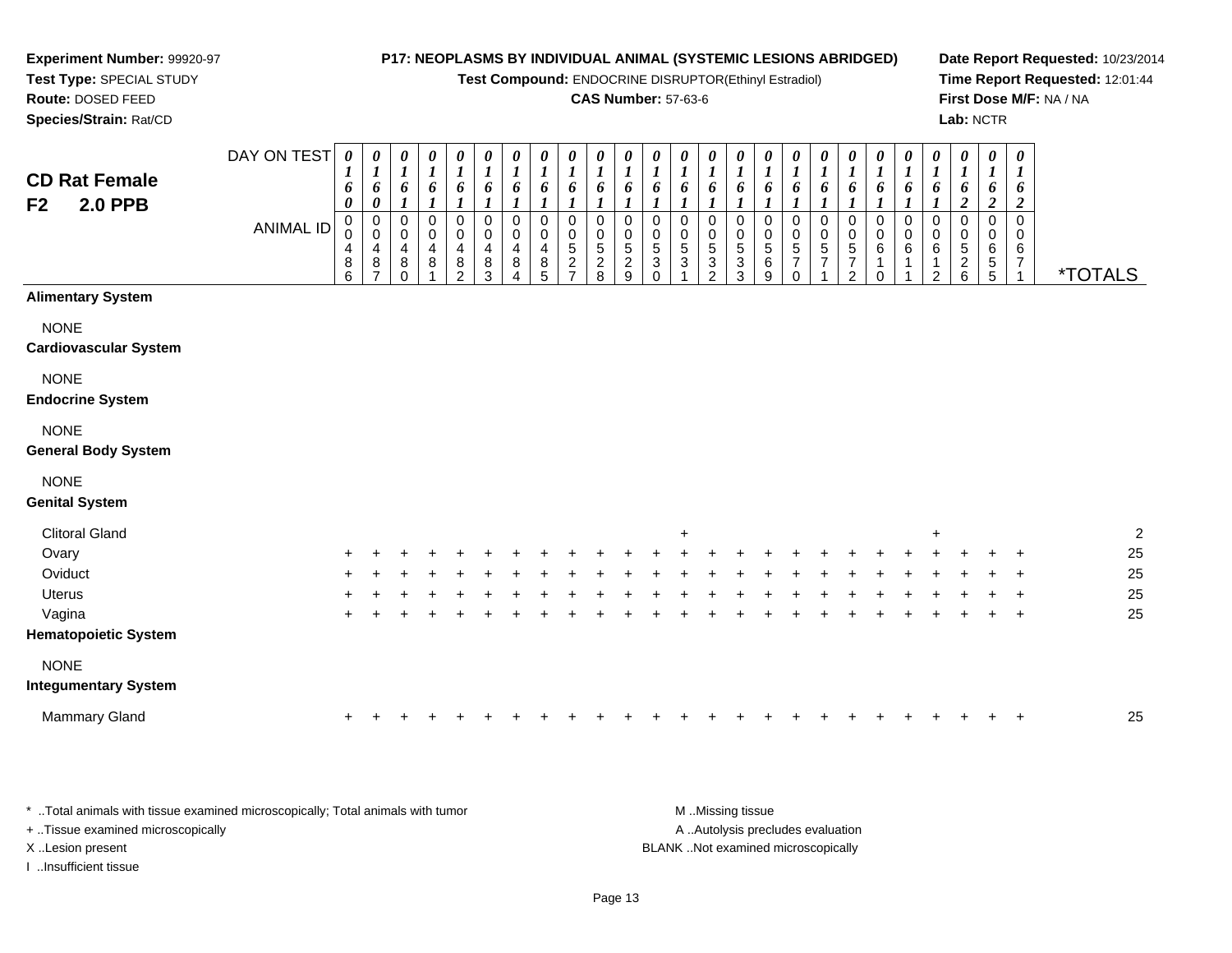**Test Compound:** ENDOCRINE DISRUPTOR(Ethinyl Estradiol)

## **CAS Number:** 57-63-6

**Date Report Requested:** 10/23/2014**Time Report Requested:** 12:01:44**First Dose M/F:** NA / NA**Lab:** NCTR

**Test Type:** SPECIAL STUDY**Route:** DOSED FEED**Species/Strain:** Rat/CD

**Experiment Number:** 99920-97

| <b>CD Rat Female</b><br><b>2.0 PPB</b><br>F <sub>2</sub> | DAY ON TEST<br><b>ANIMAL ID</b> | $\boldsymbol{\theta}$<br>$\boldsymbol{l}$<br>6<br>$\boldsymbol{\theta}$<br>0<br>$\boldsymbol{0}$<br>4<br>8<br>6 | 0<br>$\boldsymbol{l}$<br>6<br>0<br>$\,0\,$<br>$\mathbf 0$<br>$\overline{\mathbf{4}}$<br>$\bf8$ | 0<br>$\boldsymbol{l}$<br>6<br>$\pmb{0}$<br>$\pmb{0}$<br>4<br>$\bf8$<br>$\Omega$ | 0<br>$\boldsymbol{l}$<br>6<br>0<br>4<br>8 | 0<br>$\mathbf{I}$<br>6<br>0<br>$\pmb{0}$<br>4<br>8<br>2 | 0<br>$\boldsymbol{l}$<br>6<br>0<br>0<br>4<br>8<br>3 | 0<br>$\boldsymbol{l}$<br>6<br>0<br>0<br>$\overline{\mathbf{4}}$<br>$\bf 8$ | 0<br>$\boldsymbol{l}$<br>6<br>0<br>$\pmb{0}$<br>4<br>$\bf8$<br>5 | 0<br>$\boldsymbol{l}$<br>6<br>$\mathbf 0$<br>$\mathbf 0$<br>$\frac{5}{2}$<br>$\overline{ }$ | 0<br>$\boldsymbol{l}$<br>6<br>0<br>$\pmb{0}$<br>5<br>$\overline{c}$<br>8 | 0<br>$\boldsymbol{l}$<br>6<br>$\mathbf 0$<br>0<br>5<br>$\boldsymbol{2}$<br>9 | 0<br>$\mathbf{I}$<br>6<br>0<br>0<br>5<br>$\mathbf{3}$<br>$\Omega$ | 0<br>$\boldsymbol{l}$<br>6<br>0<br>$\mathbf 0$<br>5<br>$\mathbf{3}$ | 0<br>$\boldsymbol{l}$<br>6<br>0<br>0<br>$\,$ 5 $\,$<br>$\ensuremath{\mathsf{3}}$<br>2 | 0<br>$\boldsymbol{l}$<br>6<br>0<br>$\pmb{0}$<br>$\sqrt{5}$<br>3<br>3 | 0<br>$\boldsymbol{l}$<br>6<br>$\pmb{0}$<br>$\,0\,$<br>$\frac{5}{6}$<br>9 | 0<br>$\boldsymbol{l}$<br>6<br>0<br>$\pmb{0}$<br>$\frac{5}{7}$<br>$\Omega$ | 0<br>0<br>0<br>$\,0\,$<br>5<br>$\overline{7}$ | 0<br>6<br>0<br>$\,0\,$<br>$\mathbf 5$<br>7<br>2 | $\boldsymbol{\theta}$<br>6<br>0<br>$\mathbf 0$<br>$\,6$ | 0<br>$\boldsymbol{l}$<br>6<br>0<br>0<br>6 | 0<br>$\boldsymbol{l}$<br>6<br>0<br>$\pmb{0}$<br>$\,6$<br>1<br>2 | 0<br>$\boldsymbol{l}$<br>6<br>$\overline{2}$<br>0<br>0<br>5<br>$\sqrt{2}$<br>6 | 0<br>$\boldsymbol{l}$<br>$\bm{o}$<br>2<br>$\mathbf 0$<br>0<br>$\,6$<br>$\sqrt{5}$<br>5 | $\pmb{\theta}$<br>$\boldsymbol{l}$<br>6<br>$\overline{\mathbf{2}}$<br>$\mathbf 0$<br>0<br>6<br>7 | <i><b>*TOTALS</b></i> |
|----------------------------------------------------------|---------------------------------|-----------------------------------------------------------------------------------------------------------------|------------------------------------------------------------------------------------------------|---------------------------------------------------------------------------------|-------------------------------------------|---------------------------------------------------------|-----------------------------------------------------|----------------------------------------------------------------------------|------------------------------------------------------------------|---------------------------------------------------------------------------------------------|--------------------------------------------------------------------------|------------------------------------------------------------------------------|-------------------------------------------------------------------|---------------------------------------------------------------------|---------------------------------------------------------------------------------------|----------------------------------------------------------------------|--------------------------------------------------------------------------|---------------------------------------------------------------------------|-----------------------------------------------|-------------------------------------------------|---------------------------------------------------------|-------------------------------------------|-----------------------------------------------------------------|--------------------------------------------------------------------------------|----------------------------------------------------------------------------------------|--------------------------------------------------------------------------------------------------|-----------------------|
| <b>Musculoskeletal System</b>                            |                                 |                                                                                                                 |                                                                                                |                                                                                 |                                           |                                                         |                                                     |                                                                            |                                                                  |                                                                                             |                                                                          |                                                                              |                                                                   |                                                                     |                                                                                       |                                                                      |                                                                          |                                                                           |                                               |                                                 |                                                         |                                           |                                                                 |                                                                                |                                                                                        |                                                                                                  |                       |
| <b>NONE</b><br><b>Nervous System</b>                     |                                 |                                                                                                                 |                                                                                                |                                                                                 |                                           |                                                         |                                                     |                                                                            |                                                                  |                                                                                             |                                                                          |                                                                              |                                                                   |                                                                     |                                                                                       |                                                                      |                                                                          |                                                                           |                                               |                                                 |                                                         |                                           |                                                                 |                                                                                |                                                                                        |                                                                                                  |                       |
| <b>NONE</b><br><b>Respiratory System</b>                 |                                 |                                                                                                                 |                                                                                                |                                                                                 |                                           |                                                         |                                                     |                                                                            |                                                                  |                                                                                             |                                                                          |                                                                              |                                                                   |                                                                     |                                                                                       |                                                                      |                                                                          |                                                                           |                                               |                                                 |                                                         |                                           |                                                                 |                                                                                |                                                                                        |                                                                                                  |                       |
| <b>NONE</b><br><b>Special Senses System</b>              |                                 |                                                                                                                 |                                                                                                |                                                                                 |                                           |                                                         |                                                     |                                                                            |                                                                  |                                                                                             |                                                                          |                                                                              |                                                                   |                                                                     |                                                                                       |                                                                      |                                                                          |                                                                           |                                               |                                                 |                                                         |                                           |                                                                 |                                                                                |                                                                                        |                                                                                                  |                       |
| <b>NONE</b><br><b>Urinary System</b>                     |                                 |                                                                                                                 |                                                                                                |                                                                                 |                                           |                                                         |                                                     |                                                                            |                                                                  |                                                                                             |                                                                          |                                                                              |                                                                   |                                                                     |                                                                                       |                                                                      |                                                                          |                                                                           |                                               |                                                 |                                                         |                                           |                                                                 |                                                                                |                                                                                        |                                                                                                  |                       |
| Kidney<br><b>SYSTEMIC LESIONS</b>                        |                                 |                                                                                                                 |                                                                                                |                                                                                 |                                           |                                                         |                                                     |                                                                            |                                                                  |                                                                                             |                                                                          |                                                                              |                                                                   |                                                                     |                                                                                       |                                                                      |                                                                          |                                                                           |                                               |                                                 |                                                         |                                           |                                                                 |                                                                                |                                                                                        | $\pm$                                                                                            | 25                    |
| Multiple Organ                                           |                                 |                                                                                                                 |                                                                                                |                                                                                 |                                           |                                                         |                                                     |                                                                            |                                                                  |                                                                                             |                                                                          |                                                                              |                                                                   |                                                                     |                                                                                       |                                                                      |                                                                          |                                                                           |                                               |                                                 |                                                         |                                           |                                                                 |                                                                                |                                                                                        | $\ddot{}$                                                                                        | 25                    |

\* ..Total animals with tissue examined microscopically; Total animals with tumor **M** . Missing tissue M ..Missing tissue + ..Tissue examined microscopically X ..Lesion present BLANK ..Not examined microscopically

I ..Insufficient tissue

A ..Autolysis precludes evaluation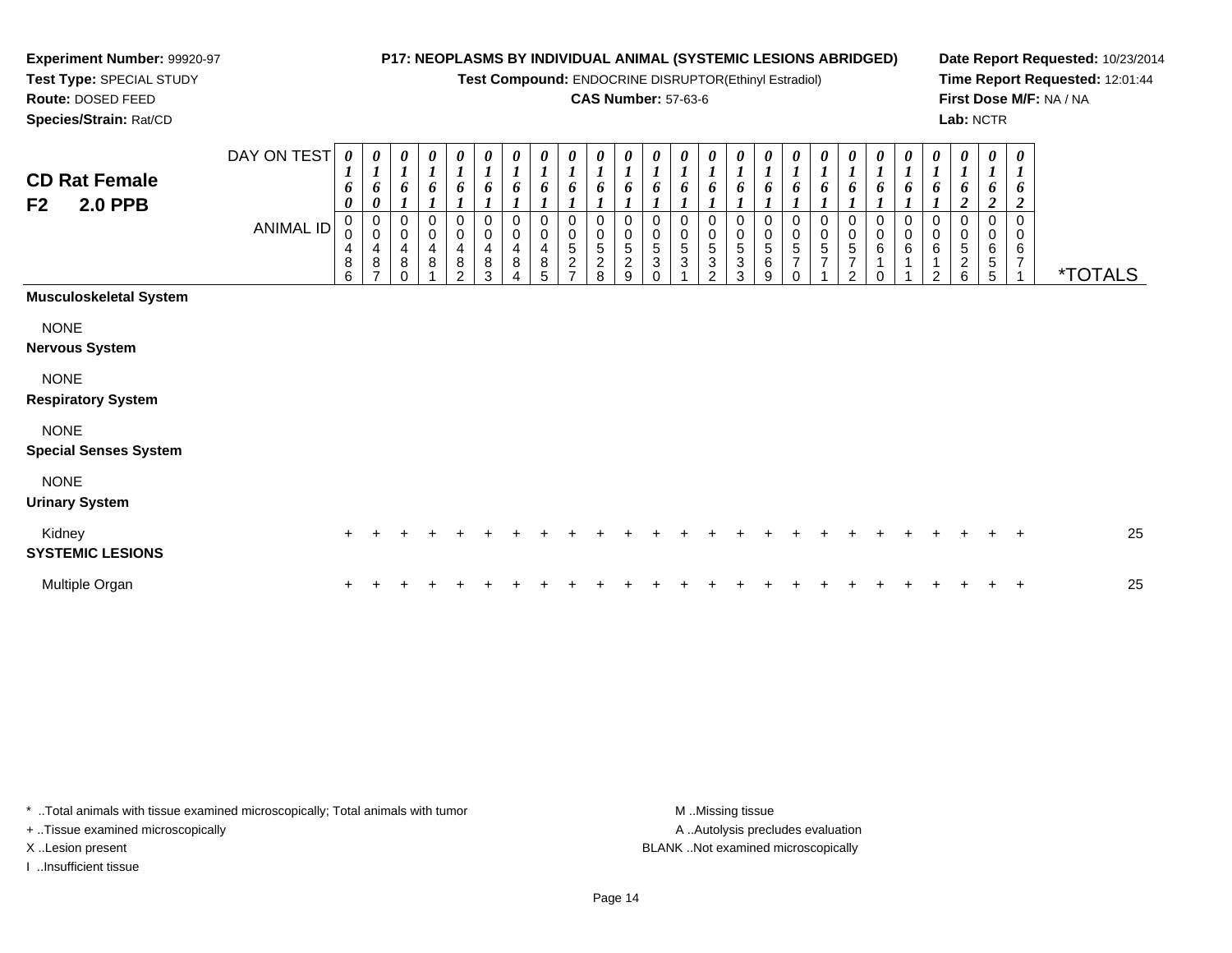**Test Compound:** ENDOCRINE DISRUPTOR(Ethinyl Estradiol)

## **CAS Number:** 57-63-6

**Date Report Requested:** 10/23/2014**Time Report Requested:** 12:01:44**First Dose M/F:** NA / NA**Lab:** NCTR

| Species/Strain: Rat/CD                    |             |                                                                      |                                                 |                                                                     |                                                      |                                                      |                                                      |                                           |                                                |                                              |                                            |                                                              |                                           |                                                 |                                                      |                                                |                                                   |                                          |                       |                             |                                |                                                            |                                         |                       | Lab: NCTR                                                        |                                                                          |                       |   |
|-------------------------------------------|-------------|----------------------------------------------------------------------|-------------------------------------------------|---------------------------------------------------------------------|------------------------------------------------------|------------------------------------------------------|------------------------------------------------------|-------------------------------------------|------------------------------------------------|----------------------------------------------|--------------------------------------------|--------------------------------------------------------------|-------------------------------------------|-------------------------------------------------|------------------------------------------------------|------------------------------------------------|---------------------------------------------------|------------------------------------------|-----------------------|-----------------------------|--------------------------------|------------------------------------------------------------|-----------------------------------------|-----------------------|------------------------------------------------------------------|--------------------------------------------------------------------------|-----------------------|---|
| <b>CD Rat Female</b>                      | DAY ON TEST | $\boldsymbol{\theta}$<br>$\boldsymbol{l}$<br>6                       | 0<br>L<br>6                                     | $\boldsymbol{\theta}$<br>$\boldsymbol{l}$                           | 0<br>$\overline{ }$<br>6                             | 0<br>$\boldsymbol{l}$<br>$\pmb{6}$                   | 0<br>$\boldsymbol{l}$<br>$\boldsymbol{\delta}$       | 0<br>6                                    | $\boldsymbol{\theta}$<br>$\boldsymbol{l}$<br>6 | 0<br>6                                       | $\boldsymbol{\theta}$<br>$\mathbf{I}$<br>6 | 0<br>$\boldsymbol{l}$<br>6                                   | 0<br>6                                    | $\boldsymbol{\theta}$<br>$\boldsymbol{l}$       | $\boldsymbol{\theta}$<br>6                           | $\boldsymbol{\theta}$<br>6                     | 0<br>$\boldsymbol{I}$<br>6                        | 0<br>6                                   | $\boldsymbol{l}$      | 6                           | 0<br>6                         | 0<br>$\boldsymbol{l}$<br>6                                 | 0<br>$\overline{ }$<br>o                | $\boldsymbol{l}$      | 0<br>$\mathbf{I}$<br>6                                           | 0<br>6                                                                   |                       |   |
| <b>10 PPB</b><br>F <sub>2</sub>           | ANIMAL ID   | $\pmb{0}$<br>$\mathbf 0$<br>$\overline{\mathcal{A}}$<br>$\,8\,$<br>8 | $\mathbf 0$<br>$\mathbf 0$<br>4<br>$\bf 8$<br>9 | $\pmb{0}$<br>$\mathbf 0$<br>$\overline{4}$<br>$\boldsymbol{9}$<br>0 | $\begin{array}{c} 0 \\ 0 \\ 5 \\ 3 \end{array}$<br>4 | $\begin{matrix}0\\0\\5\\3\end{matrix}$<br>$\sqrt{5}$ | $\begin{array}{c} 0 \\ 0 \\ 5 \\ 3 \end{array}$<br>6 | 0<br>$\pmb{0}$<br>5<br>3<br>$\rightarrow$ | 0<br>$\mathbf 0$<br>$\sqrt{5}$<br>3<br>8       | 0<br>$\mathbf 0$<br>5<br>$\overline{ }$<br>3 | $_{\rm 0}^{\rm 0}$<br>$\frac{5}{7}$<br>4   | $\pmb{0}$<br>$\pmb{0}$<br>$\,$ 5 $\,$<br>$\overline{ }$<br>5 | 0<br>$\pmb{0}$<br>5<br>$\rightarrow$<br>6 | 0<br>0<br>5<br>$\overline{z}$<br>$\overline{ }$ | 0<br>$\mathsf 0$<br>$\sqrt{5}$<br>$\rightarrow$<br>8 | $\mathbf 0$<br>$\pmb{0}$<br>$\frac{5}{7}$<br>9 | $_{\rm 0}^{\rm 0}$<br>$\,$ 5 $\,$<br>$\bf 8$<br>0 | 0<br>$\boldsymbol{0}$<br>$\sqrt{5}$<br>8 | $\mathsf 0$<br>6<br>6 | 0<br>$\mathbf 0$<br>$\,6\,$ | 0<br>$\pmb{0}$<br>$\,6\,$<br>8 | $\pmb{0}$<br>$\mathbf 0$<br>$\,6\,$<br>$\overline{A}$<br>9 | 0<br>$\pmb{0}$<br>6<br>$\boldsymbol{2}$ | $\boldsymbol{0}$<br>6 | $\mathbf{3}$<br>$\pmb{0}$<br>0<br>$\,6\,$<br>$\overline{A}$<br>3 | $\boldsymbol{\beta}$<br>0<br>0<br>6<br>5 <sub>5</sub><br>$6\overline{6}$ | <i><b>*TOTALS</b></i> |   |
| <b>Alimentary System</b>                  |             |                                                                      |                                                 |                                                                     |                                                      |                                                      |                                                      |                                           |                                                |                                              |                                            |                                                              |                                           |                                                 |                                                      |                                                |                                                   |                                          |                       |                             |                                |                                                            |                                         |                       |                                                                  |                                                                          |                       |   |
| Liver<br><b>Cardiovascular System</b>     |             |                                                                      |                                                 |                                                                     |                                                      |                                                      |                                                      | $+$ $+$                                   |                                                |                                              |                                            |                                                              |                                           |                                                 |                                                      |                                                |                                                   |                                          |                       |                             | $\ddot{}$                      |                                                            |                                         |                       |                                                                  |                                                                          |                       | 3 |
| <b>NONE</b><br><b>Endocrine System</b>    |             |                                                                      |                                                 |                                                                     |                                                      |                                                      |                                                      |                                           |                                                |                                              |                                            |                                                              |                                           |                                                 |                                                      |                                                |                                                   |                                          |                       |                             |                                |                                                            |                                         |                       |                                                                  |                                                                          |                       |   |
| <b>NONE</b><br><b>General Body System</b> |             |                                                                      |                                                 |                                                                     |                                                      |                                                      |                                                      |                                           |                                                |                                              |                                            |                                                              |                                           |                                                 |                                                      |                                                |                                                   |                                          |                       |                             |                                |                                                            |                                         |                       |                                                                  |                                                                          |                       |   |

# NONE

#### **Genital System**

**Experiment Number:** 99920-97**Test Type:** SPECIAL STUDY**Route:** DOSED FEED

| <b>Clitoral Gland</b>       |     |   |   |  |  |  | $+$ |  |  |   |     |     |   |  |         |    |
|-----------------------------|-----|---|---|--|--|--|-----|--|--|---|-----|-----|---|--|---------|----|
| Ovary                       | $+$ | ÷ |   |  |  |  |     |  |  | ÷ | ÷   | ÷   |   |  | $+$ $+$ | 25 |
| Oviduct                     | $+$ | ÷ |   |  |  |  |     |  |  | ÷ | ÷   | $+$ | ÷ |  | $+$ $+$ | 25 |
| <b>Uterus</b>               | $+$ | ÷ |   |  |  |  |     |  |  | ÷ | ÷.  | $+$ |   |  | $+$ $+$ | 25 |
| Vagina                      | $+$ |   | + |  |  |  |     |  |  | ÷ | $+$ | $+$ |   |  | $+$ $+$ | 25 |
| <b>Hematopoietic System</b> |     |   |   |  |  |  |     |  |  |   |     |     |   |  |         |    |
| <b>NONE</b>                 |     |   |   |  |  |  |     |  |  |   |     |     |   |  |         |    |
| <b>Integumentary System</b> |     |   |   |  |  |  |     |  |  |   |     |     |   |  |         |    |
|                             |     |   |   |  |  |  |     |  |  |   |     |     |   |  |         |    |

| <b>Mammary Gland</b> |  |  |  |  |  |  |  |  |  |  |  |  |  |  |  |  |  |  |  |  |  |  |  |  |  |  | 25 |
|----------------------|--|--|--|--|--|--|--|--|--|--|--|--|--|--|--|--|--|--|--|--|--|--|--|--|--|--|----|
|----------------------|--|--|--|--|--|--|--|--|--|--|--|--|--|--|--|--|--|--|--|--|--|--|--|--|--|--|----|

| * Total animals with tissue examined microscopically; Total animals with tumor | M Missing tissue                   |
|--------------------------------------------------------------------------------|------------------------------------|
| + Tissue examined microscopically                                              | A Autolysis precludes evaluation   |
| X Lesion present                                                               | BLANK Not examined microscopically |
| …Insufficient tissue                                                           |                                    |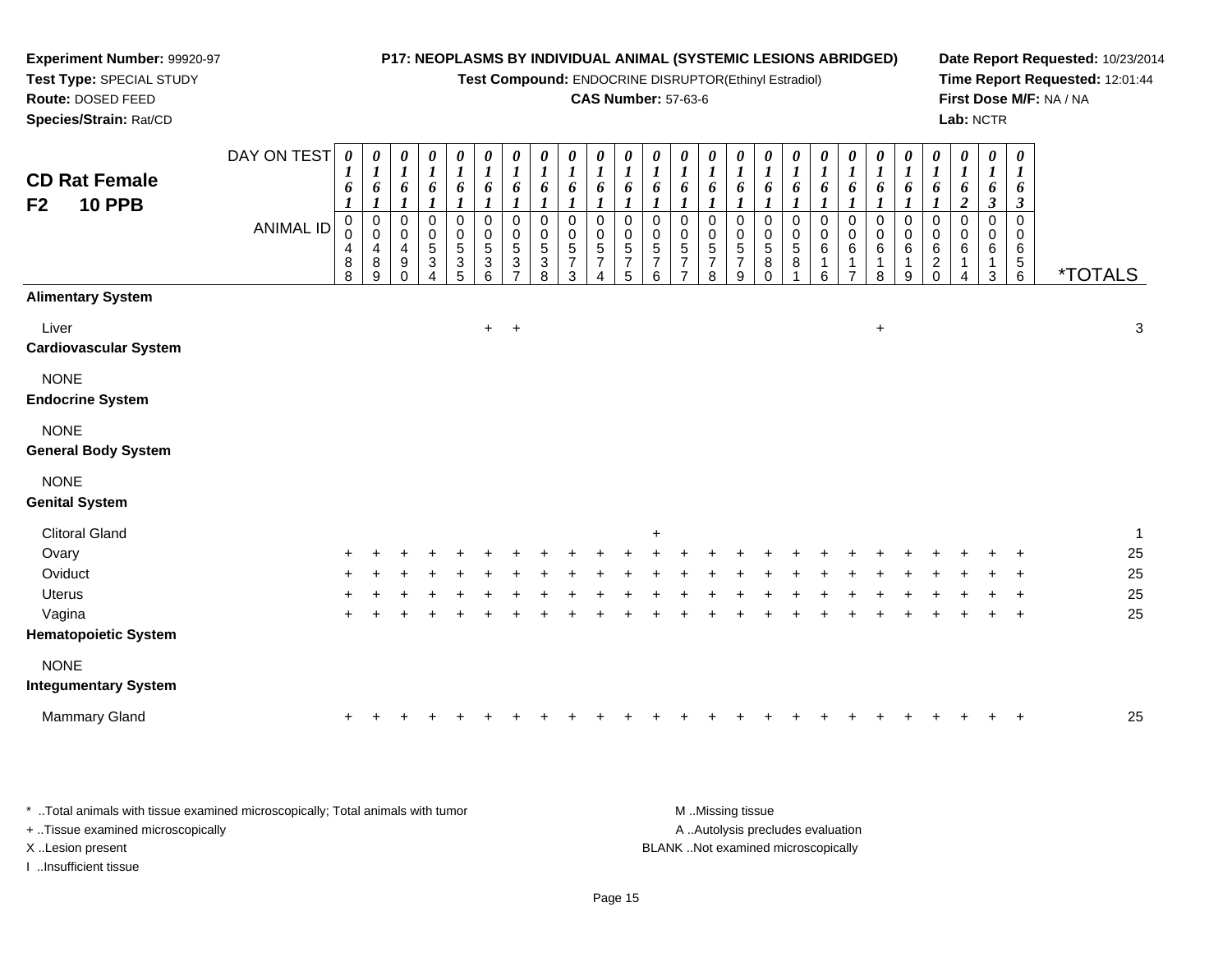**Test Compound:** ENDOCRINE DISRUPTOR(Ethinyl Estradiol)

## **CAS Number:** 57-63-6

**Date Report Requested:** 10/23/2014**Time Report Requested:** 12:01:44**First Dose M/F:** NA / NA**Lab:** NCTR

**Route:** DOSED FEED **Species/Strain:** Rat/CDDAY ON TEST*0000000000000000000000000***CD Rat Female**

|                                             | <b>ANIMAL ID</b> | 0<br>$\pmb{0}$<br>4<br>8<br>8 | 0<br>$\mathbf 0$<br>4<br>8<br>9 | 0<br>0<br>4<br>9 | 0<br>$\pmb{0}$<br>$\sqrt{5}$<br>3 | $\,0\,$<br>$\begin{smallmatrix}0\0\5\end{smallmatrix}$<br>3<br>5 | 0<br>$\pmb{0}$<br>$\sqrt{5}$<br>3<br>6 | 0<br>5<br>3 | 0<br>$\sqrt{5}$<br>3<br>8 | 0<br>0<br>5<br>$\overline{\phantom{a}}$<br>3 | 0<br>0<br>5<br>$\overline{\phantom{a}}$<br>4 | $\pmb{0}$<br>5<br>7<br>5 | 0<br>$\pmb{0}$<br>5<br>$\overline{ }$<br>6 | $\pmb{0}$<br>5<br>$\overline{7}$<br>$\overline{ }$ | $\pmb{0}$<br>5<br>$\overline{7}$<br>8 | 0<br>$\pmb{0}$<br>$\sqrt{5}$<br>7<br>9 | $\begin{matrix}0\0\5\end{matrix}$<br>8<br>$\Omega$ | 0<br>$\begin{array}{c} 0 \\ 5 \end{array}$<br>$\bf 8$ | 0<br>6<br>6 | 0<br>$\pmb{0}$<br>$\,6\,$<br>$\overline{\phantom{a}}$ | 0<br>0<br>6<br>8 | 0<br>0<br>6<br>9 | 6 | $\overline{\mathbf{c}}$<br>$\Omega$<br>0<br>6<br>4 | $\boldsymbol{\beta}$<br>0<br>0<br>6<br>3 | $\mathfrak{z}$<br>0<br>6<br>$\frac{5}{6}$ | <i><b>*TOTALS</b></i> |
|---------------------------------------------|------------------|-------------------------------|---------------------------------|------------------|-----------------------------------|------------------------------------------------------------------|----------------------------------------|-------------|---------------------------|----------------------------------------------|----------------------------------------------|--------------------------|--------------------------------------------|----------------------------------------------------|---------------------------------------|----------------------------------------|----------------------------------------------------|-------------------------------------------------------|-------------|-------------------------------------------------------|------------------|------------------|---|----------------------------------------------------|------------------------------------------|-------------------------------------------|-----------------------|
| Musculoskeletal System                      |                  |                               |                                 |                  |                                   |                                                                  |                                        |             |                           |                                              |                                              |                          |                                            |                                                    |                                       |                                        |                                                    |                                                       |             |                                                       |                  |                  |   |                                                    |                                          |                                           |                       |
| <b>NONE</b><br>Nervous System               |                  |                               |                                 |                  |                                   |                                                                  |                                        |             |                           |                                              |                                              |                          |                                            |                                                    |                                       |                                        |                                                    |                                                       |             |                                                       |                  |                  |   |                                                    |                                          |                                           |                       |
| <b>NONE</b><br><b>Respiratory System</b>    |                  |                               |                                 |                  |                                   |                                                                  |                                        |             |                           |                                              |                                              |                          |                                            |                                                    |                                       |                                        |                                                    |                                                       |             |                                                       |                  |                  |   |                                                    |                                          |                                           |                       |
| <b>NONE</b><br><b>Special Senses System</b> |                  |                               |                                 |                  |                                   |                                                                  |                                        |             |                           |                                              |                                              |                          |                                            |                                                    |                                       |                                        |                                                    |                                                       |             |                                                       |                  |                  |   |                                                    |                                          |                                           |                       |
| <b>NONE</b><br><b>Urinary System</b>        |                  |                               |                                 |                  |                                   |                                                                  |                                        |             |                           |                                              |                                              |                          |                                            |                                                    |                                       |                                        |                                                    |                                                       |             |                                                       |                  |                  |   |                                                    |                                          |                                           |                       |
| Kidney<br><b>SYSTEMIC LESIONS</b>           |                  | $+$                           |                                 |                  |                                   |                                                                  |                                        |             |                           |                                              |                                              |                          |                                            |                                                    |                                       |                                        |                                                    |                                                       |             |                                                       |                  |                  |   |                                                    |                                          | $\pm$                                     | 25                    |
| Multiple Organ                              |                  | $\pm$                         |                                 |                  |                                   |                                                                  |                                        |             |                           |                                              |                                              |                          |                                            |                                                    |                                       |                                        |                                                    |                                                       |             |                                                       |                  |                  |   |                                                    |                                          | $+$                                       | 25                    |

\* ..Total animals with tissue examined microscopically; Total animals with tumor

+ ..Tissue examined microscopically

**Experiment Number:** 99920-97**Test Type:** SPECIAL STUDY

I ..Insufficient tissue

A .. Autolysis precludes evaluation X ..Lesion present BLANK ..Not examined microscopically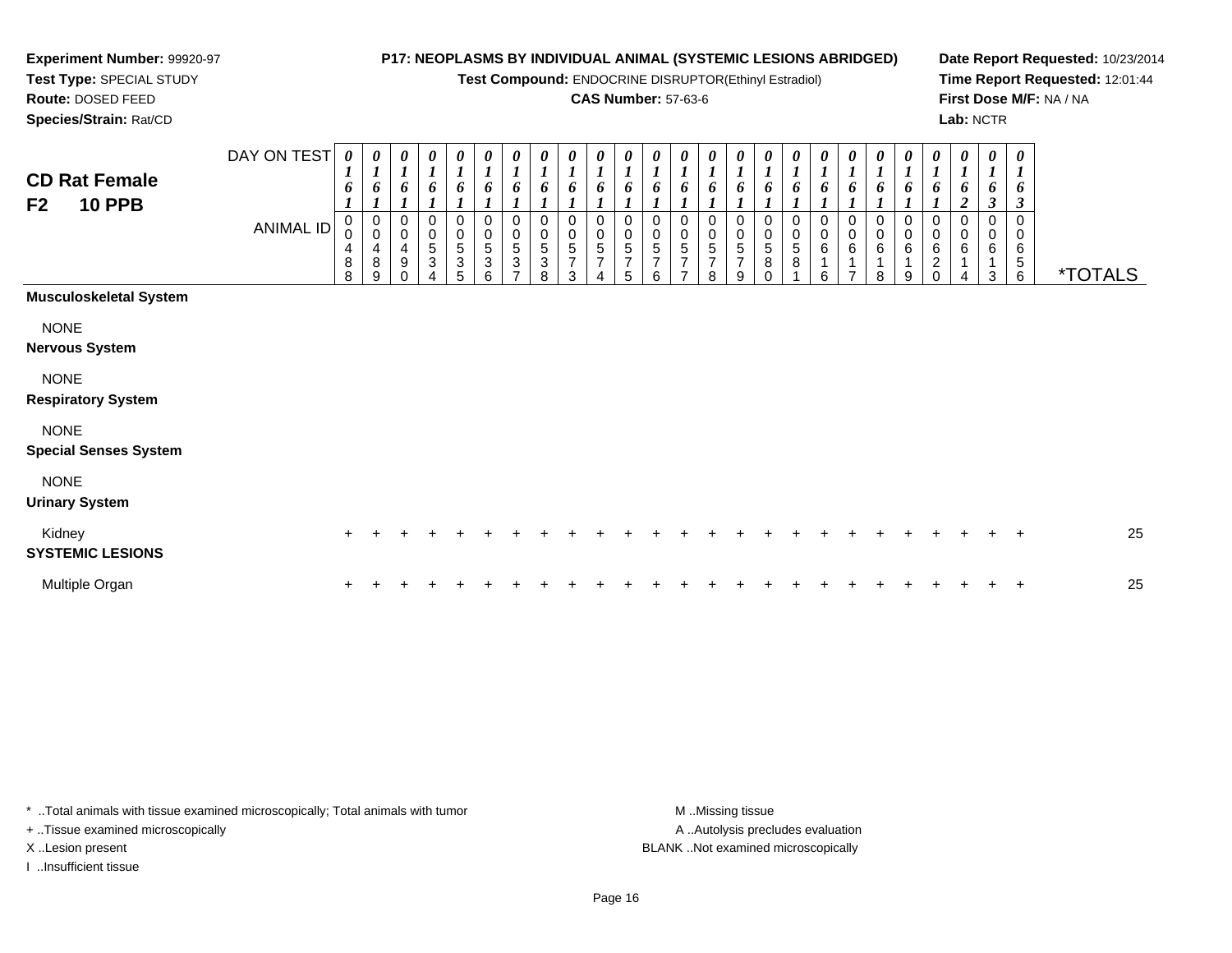**Test Compound:** ENDOCRINE DISRUPTOR(Ethinyl Estradiol)

#### **CAS Number:** 57-63-6

**Date Report Requested:** 10/23/2014**Time Report Requested:** 12:01:44**First Dose M/F:** NA / NA**Lab:** NCTR

| <b>CD Rat Female</b><br>F <sub>2</sub><br><b>50 PPB</b> | DAY ON TEST<br><b>ANIMAL ID</b> | $\boldsymbol{\theta}$<br>6<br>$\boldsymbol{l}$<br>$\mathbf 0$<br>0<br>4<br>9 | 0<br>$\boldsymbol{l}$<br>6<br>$\boldsymbol{l}$<br>$\begin{smallmatrix}0\\0\end{smallmatrix}$<br>$\overline{\mathbf{4}}$<br>$\boldsymbol{9}$<br>$\mathcal{P}$ | $\boldsymbol{\theta}$<br>$\boldsymbol{l}$<br>6<br>0<br>$\boldsymbol{0}$<br>$\overline{4}$<br>$\boldsymbol{9}$<br>3 | 0<br>$\boldsymbol{l}$<br>6<br>$\mathbf{I}$<br>0<br>$\pmb{0}$<br>$\overline{5}$<br>4<br>2 | $\pmb{\theta}$<br>$\boldsymbol{l}$<br>6<br>$\pmb{0}$<br>$\mathbf 0$<br>$\overline{5}$<br>4<br>3 | 0<br>$\boldsymbol{l}$<br>6<br>$\pmb{0}$<br>$\begin{array}{c} 0 \\ 5 \end{array}$<br>$\bf 8$<br>$\mathfrak{p}$ | $\boldsymbol{\theta}$<br>$\boldsymbol{l}$<br>6<br>$\pmb{0}$<br>0<br>$\sqrt{5}$<br>8<br>3 | $\boldsymbol{\theta}$<br>$\boldsymbol{l}$<br>6<br>0<br>0<br>5<br>8 | $\boldsymbol{\theta}$<br>$\boldsymbol{l}$<br>6<br>$\mathbf 0$<br>$\mathbf 0$<br>$\overline{5}$<br>8<br>5 | 0<br>1<br>6<br>0<br>0<br>$\sqrt{5}$<br>$\bf 8$<br>6 | 0<br>$\bm{l}$<br>6<br>0<br>0<br>$\,6\,$<br>$\boldsymbol{2}$<br>$\overline{3}$ | 0<br>$\boldsymbol{l}$<br>6<br>0<br>0<br>$\,6\,$<br>$\overline{2}$<br>$\boldsymbol{\Lambda}$ | 0<br>$\bm{l}$<br>6<br>$\mathbf 0$<br>0<br>$\,6\,$<br>$\sqrt{2}$<br>5 | 0<br>$\boldsymbol{l}$<br>6<br>0<br>0<br>$\,6$<br>$\overline{2}$<br>6 | 0<br>1<br>6<br>1<br>$\mathbf 0$<br>0<br>$\,6\,$<br>$\overline{2}$<br>$\overline{7}$ | 0<br>1<br>6<br>1<br>$\pmb{0}$<br>0<br>6<br>$\overline{c}$<br>8 | 0<br>1<br>6<br>$\boldsymbol{l}$<br>$\pmb{0}$<br>0<br>$\,6$<br>$\boldsymbol{2}$<br>9 | 0<br>$\boldsymbol{l}$<br>6<br>$\pmb{0}$<br>0<br>$\,6\,$<br>3<br>$\Omega$ | 0<br>$\boldsymbol{l}$<br>6<br>$\overline{c}$<br>0<br>$\boldsymbol{0}$<br>$\frac{5}{3}$<br>9 | $\pmb{\theta}$<br>$\boldsymbol{l}$<br>6<br>$\boldsymbol{2}$<br>$\pmb{0}$<br>$\pmb{0}$<br>5<br>$\overline{4}$<br>$\Omega$ | 0<br>$\boldsymbol{l}$<br>6<br>$\boldsymbol{2}$<br>$\mathbf 0$<br>0<br>$\sqrt{5}$<br>4 | 0<br>$\boldsymbol{l}$<br>6<br>$\boldsymbol{2}$<br>$\mathbf 0$<br>0<br>6<br>$\overline{c}$ | 0<br>$\boldsymbol{l}$<br>6<br>$\boldsymbol{2}$<br>0<br>0<br>6<br>$\overline{2}$<br>$\overline{2}$ | $\boldsymbol{\theta}$<br>$\boldsymbol{l}$<br>6<br>4<br>$\Omega$<br>0<br>6<br>5<br>$\overline{7}$ | $\boldsymbol{\theta}$<br>6<br>4<br>$\mathbf 0$<br>0<br>$\,6$<br>$\sqrt{5}$<br>$\overline{8}$ | <i><b>*TOTALS</b></i> |
|---------------------------------------------------------|---------------------------------|------------------------------------------------------------------------------|--------------------------------------------------------------------------------------------------------------------------------------------------------------|--------------------------------------------------------------------------------------------------------------------|------------------------------------------------------------------------------------------|-------------------------------------------------------------------------------------------------|---------------------------------------------------------------------------------------------------------------|------------------------------------------------------------------------------------------|--------------------------------------------------------------------|----------------------------------------------------------------------------------------------------------|-----------------------------------------------------|-------------------------------------------------------------------------------|---------------------------------------------------------------------------------------------|----------------------------------------------------------------------|----------------------------------------------------------------------|-------------------------------------------------------------------------------------|----------------------------------------------------------------|-------------------------------------------------------------------------------------|--------------------------------------------------------------------------|---------------------------------------------------------------------------------------------|--------------------------------------------------------------------------------------------------------------------------|---------------------------------------------------------------------------------------|-------------------------------------------------------------------------------------------|---------------------------------------------------------------------------------------------------|--------------------------------------------------------------------------------------------------|----------------------------------------------------------------------------------------------|-----------------------|
| <b>Alimentary System</b>                                |                                 |                                                                              |                                                                                                                                                              |                                                                                                                    |                                                                                          |                                                                                                 |                                                                                                               |                                                                                          |                                                                    |                                                                                                          |                                                     |                                                                               |                                                                                             |                                                                      |                                                                      |                                                                                     |                                                                |                                                                                     |                                                                          |                                                                                             |                                                                                                                          |                                                                                       |                                                                                           |                                                                                                   |                                                                                                  |                                                                                              |                       |
| Liver<br><b>Cardiovascular System</b>                   |                                 | +                                                                            | $\div$                                                                                                                                                       |                                                                                                                    |                                                                                          |                                                                                                 |                                                                                                               |                                                                                          |                                                                    |                                                                                                          |                                                     |                                                                               |                                                                                             |                                                                      |                                                                      |                                                                                     |                                                                |                                                                                     |                                                                          |                                                                                             |                                                                                                                          |                                                                                       |                                                                                           |                                                                                                   |                                                                                                  |                                                                                              | 25                    |
| <b>NONE</b><br><b>Endocrine System</b>                  |                                 |                                                                              |                                                                                                                                                              |                                                                                                                    |                                                                                          |                                                                                                 |                                                                                                               |                                                                                          |                                                                    |                                                                                                          |                                                     |                                                                               |                                                                                             |                                                                      |                                                                      |                                                                                     |                                                                |                                                                                     |                                                                          |                                                                                             |                                                                                                                          |                                                                                       |                                                                                           |                                                                                                   |                                                                                                  |                                                                                              |                       |
| <b>Adrenal Cortex</b>                                   |                                 |                                                                              |                                                                                                                                                              |                                                                                                                    |                                                                                          |                                                                                                 |                                                                                                               |                                                                                          |                                                                    |                                                                                                          |                                                     |                                                                               |                                                                                             |                                                                      |                                                                      |                                                                                     |                                                                |                                                                                     |                                                                          |                                                                                             |                                                                                                                          |                                                                                       |                                                                                           |                                                                                                   |                                                                                                  |                                                                                              | 25                    |
| Adrenal Medulla                                         |                                 |                                                                              |                                                                                                                                                              |                                                                                                                    |                                                                                          |                                                                                                 |                                                                                                               |                                                                                          |                                                                    |                                                                                                          |                                                     |                                                                               |                                                                                             |                                                                      |                                                                      |                                                                                     |                                                                |                                                                                     |                                                                          |                                                                                             |                                                                                                                          |                                                                                       |                                                                                           |                                                                                                   |                                                                                                  |                                                                                              | 25                    |
| <b>Pituitary Gland</b>                                  |                                 |                                                                              |                                                                                                                                                              |                                                                                                                    |                                                                                          |                                                                                                 |                                                                                                               |                                                                                          |                                                                    |                                                                                                          |                                                     |                                                                               |                                                                                             |                                                                      |                                                                      |                                                                                     |                                                                |                                                                                     |                                                                          |                                                                                             |                                                                                                                          |                                                                                       |                                                                                           |                                                                                                   |                                                                                                  |                                                                                              | 25                    |
| <b>Thyroid Gland</b>                                    |                                 |                                                                              |                                                                                                                                                              |                                                                                                                    |                                                                                          |                                                                                                 |                                                                                                               |                                                                                          |                                                                    |                                                                                                          |                                                     |                                                                               |                                                                                             |                                                                      |                                                                      |                                                                                     |                                                                |                                                                                     |                                                                          |                                                                                             |                                                                                                                          |                                                                                       |                                                                                           |                                                                                                   |                                                                                                  |                                                                                              | 25                    |
| <b>General Body System</b>                              |                                 |                                                                              |                                                                                                                                                              |                                                                                                                    |                                                                                          |                                                                                                 |                                                                                                               |                                                                                          |                                                                    |                                                                                                          |                                                     |                                                                               |                                                                                             |                                                                      |                                                                      |                                                                                     |                                                                |                                                                                     |                                                                          |                                                                                             |                                                                                                                          |                                                                                       |                                                                                           |                                                                                                   |                                                                                                  |                                                                                              |                       |
| <b>NONE</b>                                             |                                 |                                                                              |                                                                                                                                                              |                                                                                                                    |                                                                                          |                                                                                                 |                                                                                                               |                                                                                          |                                                                    |                                                                                                          |                                                     |                                                                               |                                                                                             |                                                                      |                                                                      |                                                                                     |                                                                |                                                                                     |                                                                          |                                                                                             |                                                                                                                          |                                                                                       |                                                                                           |                                                                                                   |                                                                                                  |                                                                                              |                       |
| <b>Genital System</b>                                   |                                 |                                                                              |                                                                                                                                                              |                                                                                                                    |                                                                                          |                                                                                                 |                                                                                                               |                                                                                          |                                                                    |                                                                                                          |                                                     |                                                                               |                                                                                             |                                                                      |                                                                      |                                                                                     |                                                                |                                                                                     |                                                                          |                                                                                             |                                                                                                                          |                                                                                       |                                                                                           |                                                                                                   |                                                                                                  |                                                                                              |                       |
| Ovary                                                   |                                 |                                                                              |                                                                                                                                                              |                                                                                                                    |                                                                                          |                                                                                                 |                                                                                                               |                                                                                          |                                                                    |                                                                                                          |                                                     |                                                                               |                                                                                             |                                                                      |                                                                      |                                                                                     |                                                                |                                                                                     |                                                                          |                                                                                             |                                                                                                                          |                                                                                       |                                                                                           |                                                                                                   |                                                                                                  |                                                                                              | 25                    |
| Oviduct                                                 |                                 |                                                                              |                                                                                                                                                              |                                                                                                                    |                                                                                          |                                                                                                 |                                                                                                               |                                                                                          |                                                                    |                                                                                                          |                                                     |                                                                               |                                                                                             |                                                                      |                                                                      |                                                                                     |                                                                |                                                                                     |                                                                          |                                                                                             |                                                                                                                          |                                                                                       |                                                                                           |                                                                                                   |                                                                                                  |                                                                                              | 25                    |
| <b>Uterus</b>                                           |                                 |                                                                              |                                                                                                                                                              |                                                                                                                    |                                                                                          |                                                                                                 |                                                                                                               |                                                                                          |                                                                    |                                                                                                          |                                                     |                                                                               |                                                                                             |                                                                      |                                                                      |                                                                                     |                                                                |                                                                                     |                                                                          |                                                                                             |                                                                                                                          |                                                                                       |                                                                                           |                                                                                                   |                                                                                                  |                                                                                              | 25                    |
| Vagina                                                  |                                 | $\ddot{}$                                                                    |                                                                                                                                                              |                                                                                                                    | м                                                                                        |                                                                                                 |                                                                                                               |                                                                                          |                                                                    |                                                                                                          |                                                     |                                                                               |                                                                                             |                                                                      |                                                                      |                                                                                     |                                                                |                                                                                     |                                                                          |                                                                                             |                                                                                                                          |                                                                                       |                                                                                           |                                                                                                   |                                                                                                  | -4                                                                                           | 23                    |
| <b>Hematopoietic System</b>                             |                                 |                                                                              |                                                                                                                                                              |                                                                                                                    |                                                                                          |                                                                                                 |                                                                                                               |                                                                                          |                                                                    |                                                                                                          |                                                     |                                                                               |                                                                                             |                                                                      |                                                                      |                                                                                     |                                                                |                                                                                     |                                                                          |                                                                                             |                                                                                                                          |                                                                                       |                                                                                           |                                                                                                   |                                                                                                  |                                                                                              |                       |
| <b>Bone Marrow</b>                                      |                                 |                                                                              |                                                                                                                                                              |                                                                                                                    |                                                                                          |                                                                                                 |                                                                                                               |                                                                                          |                                                                    |                                                                                                          |                                                     |                                                                               |                                                                                             |                                                                      |                                                                      |                                                                                     |                                                                |                                                                                     |                                                                          |                                                                                             |                                                                                                                          |                                                                                       |                                                                                           |                                                                                                   |                                                                                                  |                                                                                              | 25                    |
| Spleen                                                  |                                 |                                                                              |                                                                                                                                                              |                                                                                                                    |                                                                                          |                                                                                                 |                                                                                                               |                                                                                          |                                                                    |                                                                                                          |                                                     |                                                                               |                                                                                             |                                                                      |                                                                      |                                                                                     |                                                                |                                                                                     |                                                                          |                                                                                             |                                                                                                                          |                                                                                       |                                                                                           |                                                                                                   |                                                                                                  |                                                                                              | 25                    |
|                                                         |                                 |                                                                              |                                                                                                                                                              |                                                                                                                    |                                                                                          |                                                                                                 |                                                                                                               |                                                                                          |                                                                    |                                                                                                          |                                                     |                                                                               |                                                                                             |                                                                      |                                                                      |                                                                                     |                                                                |                                                                                     |                                                                          |                                                                                             |                                                                                                                          |                                                                                       |                                                                                           |                                                                                                   |                                                                                                  |                                                                                              |                       |

\* ..Total animals with tissue examined microscopically; Total animals with tumor **M** . Missing tissue M ..Missing tissue A ..Autolysis precludes evaluation + ..Tissue examined microscopically X ..Lesion present BLANK ..Not examined microscopicallyI ..Insufficient tissue

**Experiment Number:** 99920-97**Test Type:** SPECIAL STUDY**Route:** DOSED FEED**Species/Strain:** Rat/CD